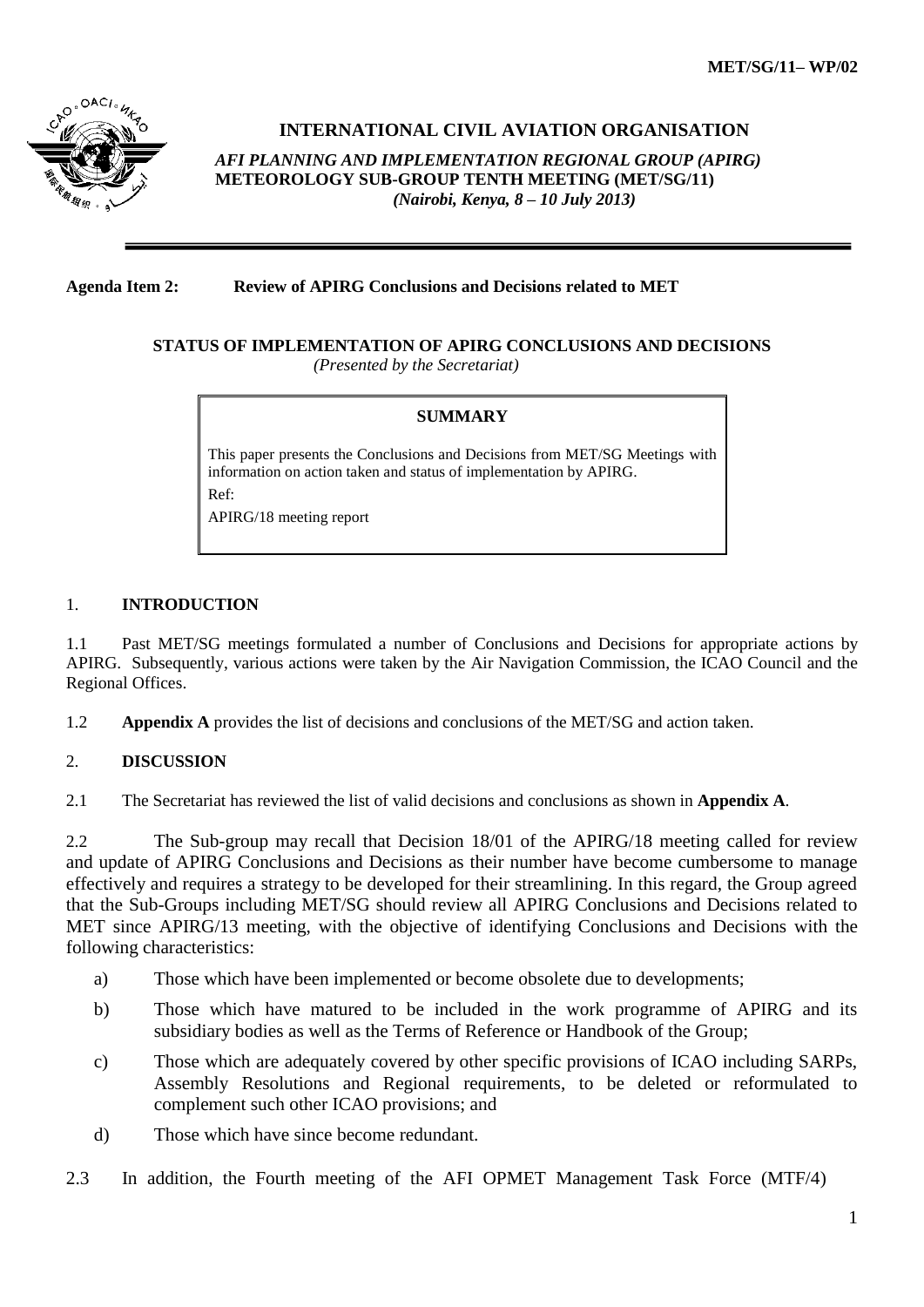reviewed the previous OPMET related APIRG Conclusions and Decisions, and called for Decision 4/02 to be submitted to the MET/SG/11 Meeting for further review. The Conclusions and Decisions reviewed by MTF/4 have been integrated to **Appendix A** to this paper for further review by the MET/SG. In reviewing Appendix A, it has been found that:

- $\checkmark$  27 Conclusions/Decisions have been implemented or now obsolete; and
- $\checkmark$  7 Conclusions/Decisions may be combined as three main Conclusions/Decisions.

2.4 A total of 34 out of 52 Conclusions/Decisions to be deleted. In this regard, the meeting may wish to formulate the following Decision:

## **Draft Decision 11/xx: Review of Previous MET Related APIRG Conclusions and Decisions**

**That, the list of Decisions and Conclusions in Appendix A to this report, is adopted as the reviewed MET related APIRG Decisions and Conclusions.**

### **3. ACTION BY THE MEETING**

- 3.1 The meeting is invited to:
	- a) Note the information in this paper,
	- b) Review Appendix A and,
	- c) decide on the above decision proposed for the Sub-group's consideration.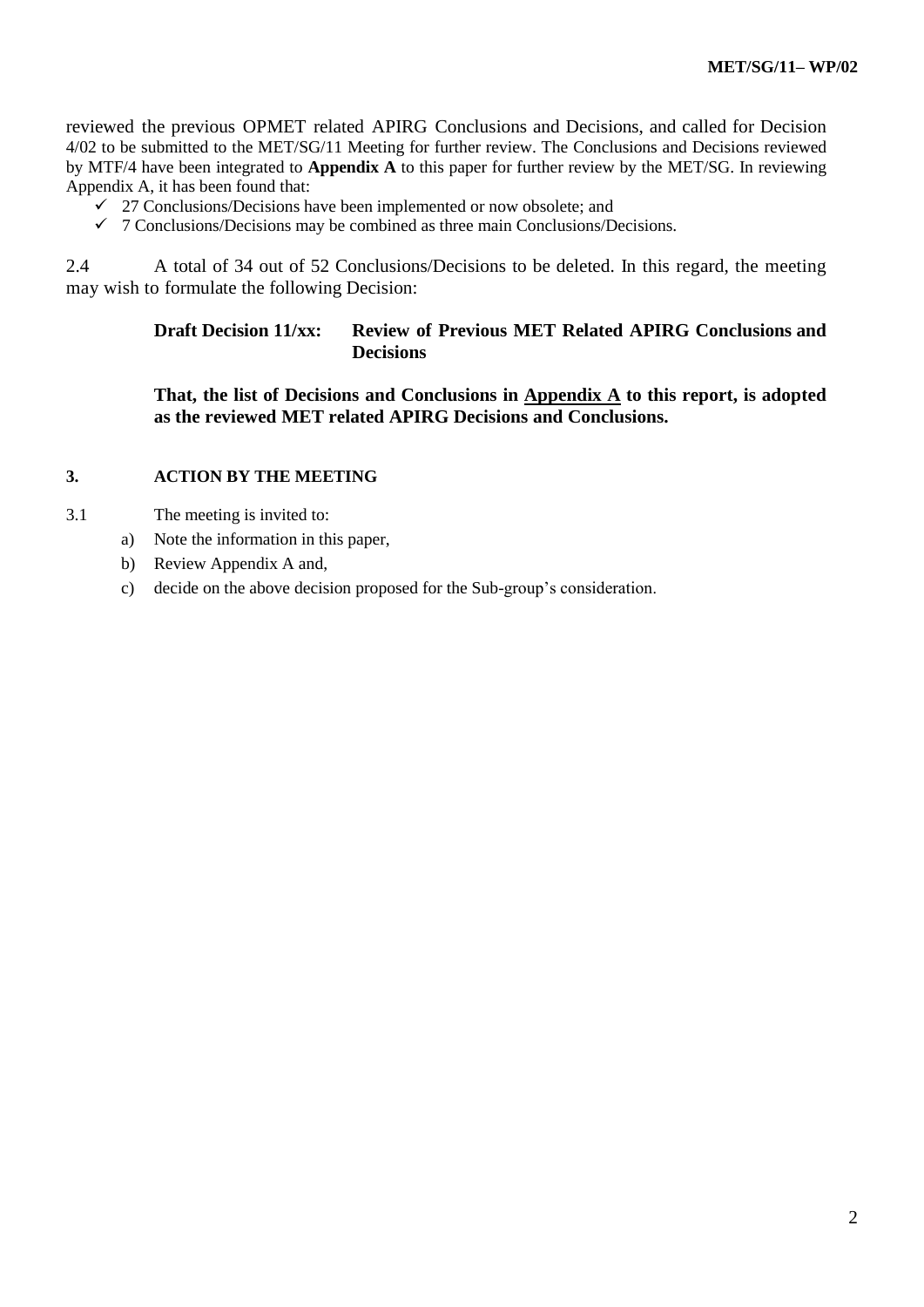# **Appendix A**

## **STATUS OF IMPLEMENTATION OF MET APIRG CONCLUSIONS AND DECISIONS**

| Cons/<br>Decs No.<br><b>Strategic</b><br>Objectives*        | <b>Title of</b><br><b>Cons/Decs</b>                               | <b>Text of Cons/Decs</b>                                                                                                                                                                                                                                                          | <b>Deliverables/Intended</b><br><b>Outcome</b>                                                                                                 | <b>Status of</b><br>implementation.                                          | <b>Characteristics:</b><br><b>Implemented/Obsolete/Matur</b><br>e/Covered in SARPS or<br><b>RANP/Redundant</b>                       |
|-------------------------------------------------------------|-------------------------------------------------------------------|-----------------------------------------------------------------------------------------------------------------------------------------------------------------------------------------------------------------------------------------------------------------------------------|------------------------------------------------------------------------------------------------------------------------------------------------|------------------------------------------------------------------------------|--------------------------------------------------------------------------------------------------------------------------------------|
| 1) APIRG<br>Con. 13/68                                      | <b>Better</b><br>communications<br>for volcano<br>observatories   | That states concerned make efforts to<br>establish reliable communications links<br>between their volcano observatories and<br>meteorological watch offices (MWOS) and<br>area control centres (ACCS).                                                                            | Improved<br>communications links<br>between volcano<br>observatories and<br>meteorological watch<br>offices (MWOs) and<br>area control centres | Continuous: State<br>letters forwarded to<br>States with active<br>volcanoes | Continuous<br>Not to be deleted                                                                                                      |
| $(2)$ MET/SG<br>Con. $6/2$<br><b>APIRG</b><br>Con.<br>14/32 | Need for latest<br>version<br>of<br>workstation<br>software       | That States in the AFI region be encouraged<br>to acquire the latest version of workstation<br>software from their respective workstation<br>suppliers for the use of GRIB and BUFR<br>codes                                                                                      | Availability of<br>improved WAFS<br>products                                                                                                   | <b>Continuous: State</b><br>letters forwarded<br>to States                   | Implemented<br>all States equipped with<br>SADIS have obtained an<br>appropriate version of<br>workstation software<br>To be deleted |
| 3). MET/SG<br>Con. 6/8<br>APIRG Con.<br>14/37               | Cost recovery of<br>aeronautical<br>meteorological<br>services    | That, when<br>establishing a cost recovery<br>aeronautical meteorological<br>system for<br>services, States in the AFI region use relevant<br>ICAO and WMO documents and cooperate<br>with airports, air navigation services and<br>other aeronautical partners, including users. | Improved MET cost<br>recovery mechanism                                                                                                        | <b>Continuous: State</b><br>letters forwarded<br>to States                   | Continuous<br>Not to be deleted                                                                                                      |
| $(4)$ APIRG<br>Con. 14/38                                   | Seminars on cost<br>recovery of<br>aeronautical<br>meteorological | that WMO in co-ordination with ICAO<br>organize seminars on cost recovery of<br>aeronautical meteorological services                                                                                                                                                              | <b>Improved MET cost</b><br>recovery mechanism                                                                                                 | <b>Continuous: State letters</b><br>forwarded to States                      | Continuous: 4 workshops<br>organized by WMO in<br>coordination with ICAO<br>To be combined with 14/37                                |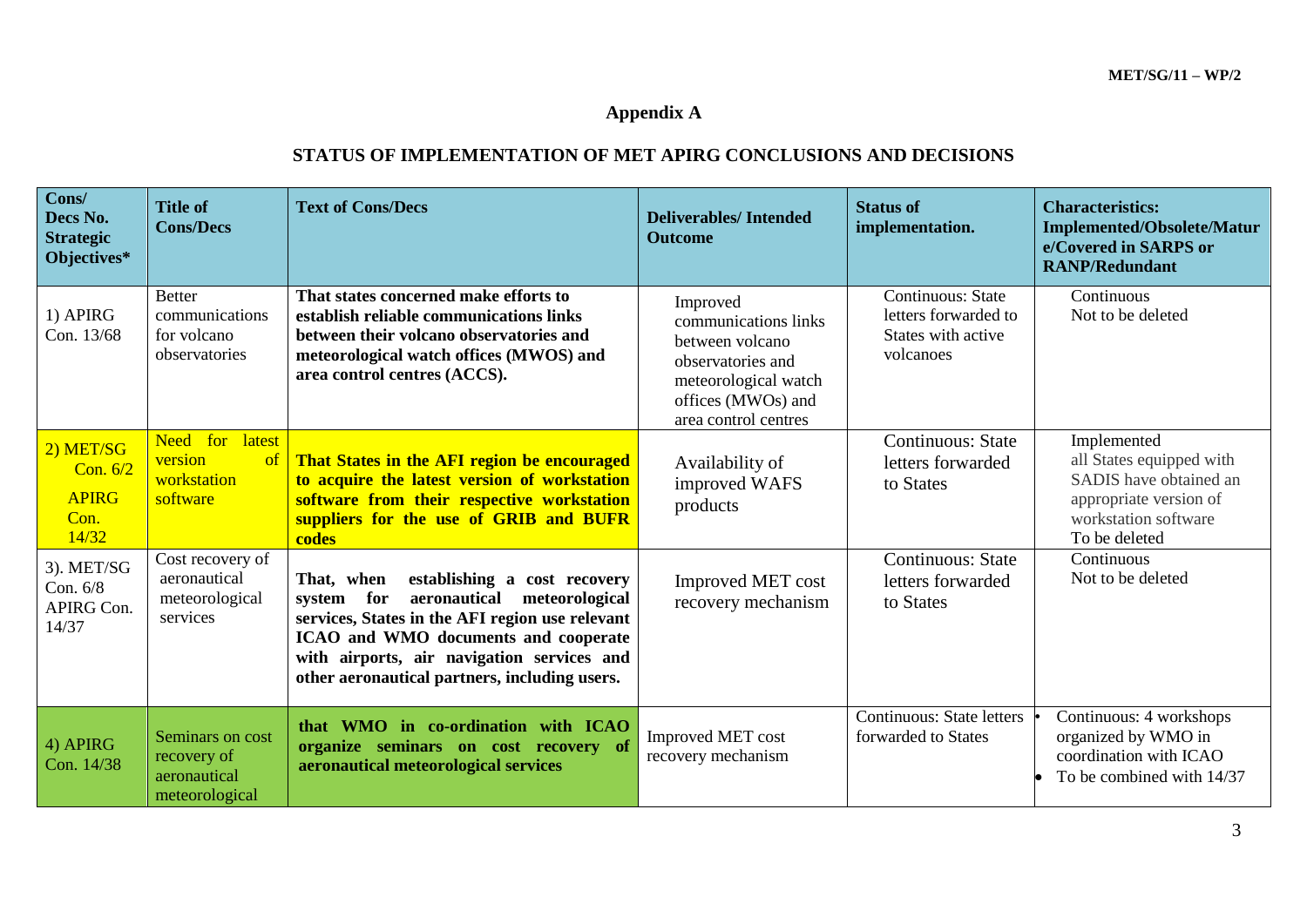| Cons/<br>Decs No.<br><b>Strategic</b><br>Objectives* | <b>Title of</b><br><b>Cons/Decs</b>                                                                           | <b>Text of Cons/Decs</b>                                                                                                                                                                                                                                                              | <b>Deliverables/Intended</b><br><b>Outcome</b>      | <b>Status of</b><br>implementation.                                                     | <b>Characteristics:</b><br><b>Implemented/Obsolete/Matur</b><br>e/Covered in SARPS or<br><b>RANP/Redundant</b>                 |
|------------------------------------------------------|---------------------------------------------------------------------------------------------------------------|---------------------------------------------------------------------------------------------------------------------------------------------------------------------------------------------------------------------------------------------------------------------------------------|-----------------------------------------------------|-----------------------------------------------------------------------------------------|--------------------------------------------------------------------------------------------------------------------------------|
|                                                      | services                                                                                                      |                                                                                                                                                                                                                                                                                       |                                                     |                                                                                         |                                                                                                                                |
| 5) MET/SG<br>Con. 6/9<br><b>APIRG Con.</b><br>14/39  | <b>Autonomous</b><br>entities<br>and<br>meteorological<br>service for air<br>navigation                       | That States in the AFI region when<br>considering the establishment of autonomous<br>entities to manage their air navigation<br>services, take due account of the provision of<br>meteorological service to air navigation.                                                           | MET information provided<br>to air navigation       | Implemented by all<br>States even if not fully                                          | Implemented by all AFI<br>States;<br>Standards 2.1.3 and 2.1.4<br>of ICAO Annex 3 covers<br>the issue already<br>To be deleted |
| 6) MET/SG<br>Con. 6/10<br><b>APIRG Con.</b><br>14/40 | Quality<br>management                                                                                         | That States in the AFI region give priority to<br>implementation of a quality management<br>system (ISO 9000 series of standards) in<br>order to improve meteorological service for<br>international air navigation.                                                                  | <b>QMS</b> for MET established<br>and implemented   | QMS for MET has been<br>established in 13 AFI<br>States and 8 certified<br>among the 13 | Continuous:<br>To be combined with<br><b>APIRG/16 Conclusion</b><br>16/59                                                      |
| 7) APIRG<br>Con. 14/41                               | <b>Study of training</b><br>available for<br>aeronautical<br>meteorological<br>personnel in the<br>afi region | that as a follow-up action on<br>recommendation 10/26 of Lim AFI<br>(com/met/RAC) 1988 and recommendation<br>14/17 of AFI/7, 1997, regional offices Dakar<br>and Nairobi carry out the study of training<br>available for aeronautical meteorological<br>personnel in the AFI region. | List of MET Training<br>Schools established         | Completed in 2009                                                                       | To be deleted                                                                                                                  |
| 8) APIRG<br>Con. 14/42                               | <b>Seminars on</b><br><b>ATS/MET/PILO</b><br>T coordination                                                   | that ICAO, in co-ordination with WMO,<br>organize seminars on ATS/MET/PILOT co-<br>ordination for the AFI region.                                                                                                                                                                     | <b>Improved Coordination</b><br>between ATM and MET | 4 seminars organized<br>Coordination replaced<br>by ATM/MET Task<br>meeting             | $\bullet$<br><b>ATM/MET Task Force</b><br>established to replace<br>continuous coordination<br>To be deleted<br>$\bullet$      |
| 9) APIRG<br>Con. 15/81                               | training for the                                                                                              | That the united kingdom, in coordination                                                                                                                                                                                                                                              | AFI States trained on                               | No training provided                                                                    | Action cancelled due to lack                                                                                                   |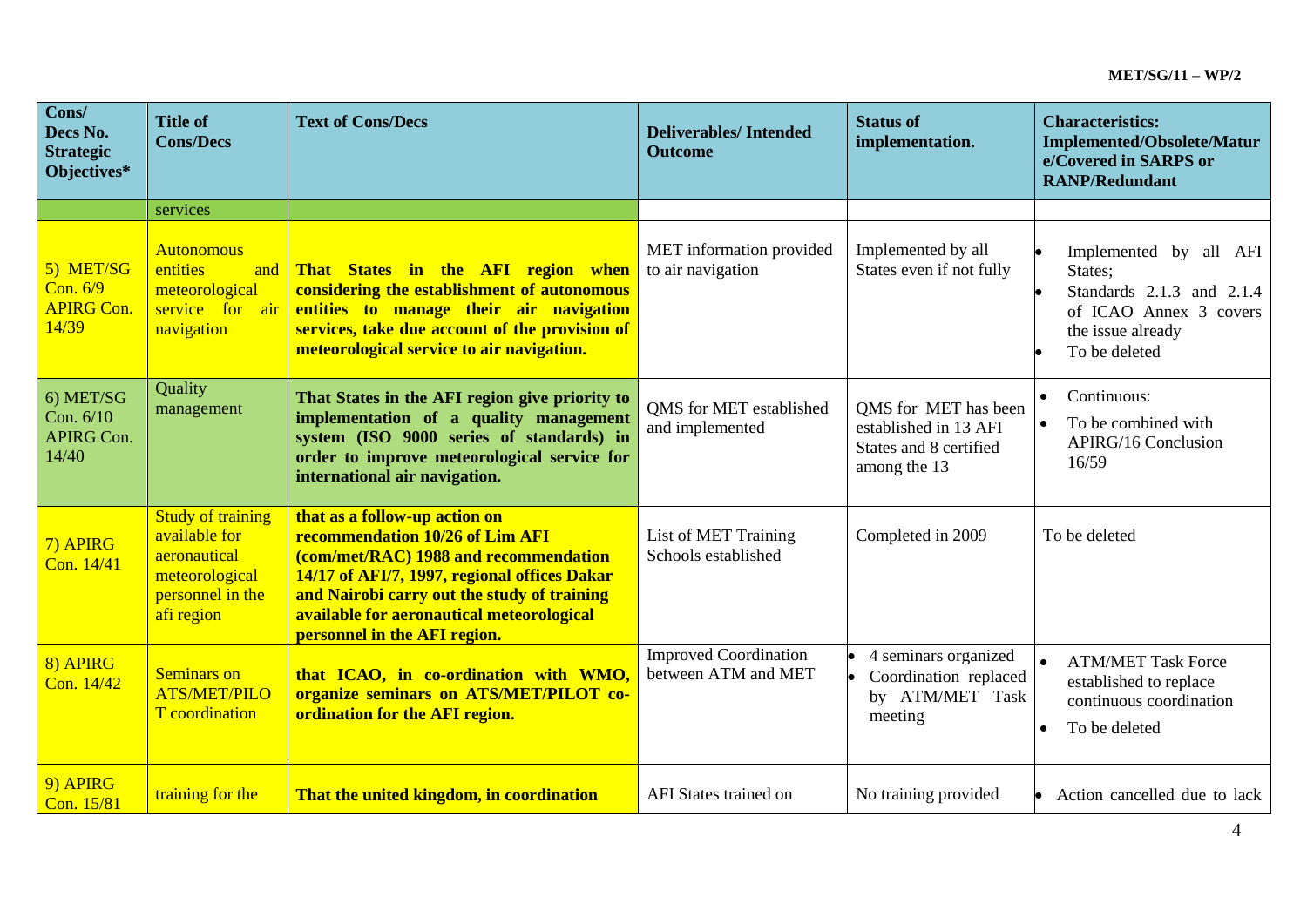| Cons/<br>Decs No.<br><b>Strategic</b><br>Objectives* | <b>Title of</b><br><b>Cons/Decs</b>                                                                                   | <b>Text of Cons/Decs</b>                                                                                                                                                                                                                        | <b>Deliverables/Intended</b><br><b>Outcome</b>                                                                                 | <b>Status of</b><br>implementation.                                                                                                                                                                              | <b>Characteristics:</b><br><b>Implemented/Obsolete/Matur</b><br>e/Covered in SARPS or<br><b>RANP/Redundant</b>                                                                       |
|------------------------------------------------------|-----------------------------------------------------------------------------------------------------------------------|-------------------------------------------------------------------------------------------------------------------------------------------------------------------------------------------------------------------------------------------------|--------------------------------------------------------------------------------------------------------------------------------|------------------------------------------------------------------------------------------------------------------------------------------------------------------------------------------------------------------|--------------------------------------------------------------------------------------------------------------------------------------------------------------------------------------|
|                                                      | use of GRIB and<br><b>BUFR</b> codes                                                                                  | with ICAO and WMO, be invited to consider<br>providing training for the use of GRIB and<br><b>BUFR codes to those AFI States which have</b><br>not benefited from previous training<br>seminars.                                                | <b>GRIB/BUFER</b> codes                                                                                                        |                                                                                                                                                                                                                  | of funding.<br>To be deleted                                                                                                                                                         |
| 10) APIRG<br>Con. 15/82                              | <b>Procurement of</b><br>the necessary<br><b>SADIS 2G</b><br>hardware                                                 | That SADIS users in the AFI region be<br>invited to procure the necessary SADIS 2G<br>hardware well ahead of the termination of<br>the 1G service on 31 December 2008,                                                                          | Improved reception of<br>WAFS products                                                                                         | All AFI Sates equipped<br>with SADIS VSAT<br>Station have updated to<br>SADIS 2G hardware.                                                                                                                       | Completed: all Sates<br>equipped with SADIS VSAT<br>Station have updated to<br>SADIS 2G hardware.<br>To be deleted                                                                   |
| 11) APIRG<br>Con.16/48                               | Response by<br><b>States to ICAO</b><br>AFI regional<br>offices state<br>letters                                      | That States respond promptly to ICAO AFI<br>regional offices State letters that solicit<br>information on the status of implementation<br>of the relevant decisions of the MET/SG and<br>the MET-related conclusions and decisions of<br>APIRG. | Improved exchange of<br>information between ICAO<br>and AFI States                                                             | Responses have been<br>slightly improved                                                                                                                                                                         | Continuous<br>$\bullet$<br>Not to be deleted                                                                                                                                         |
| 12) APIRG<br>Con. 16/49                              | Training seminar<br>on the use of<br>icing, turbulence<br>and convective<br>clouds forecasts<br>in grib2 code<br>form | That the WAFC London provider State be<br>invited, in coordination with ICAO and<br>WMO to provide training seminars on the<br>use of icing, turbulence and convective clouds<br>forecasts in GRIB code form to states                          | <b>AFI States forecasters</b><br>trained in using icing,<br>turbulence and convective<br>clouds forecasts in GRIB<br>code form | Differed for 2013 due<br>to delay in developing<br>icing, turbulence and<br>convective clouds<br>forecasts in GRIB code<br>form, and<br>Became obsolete due to<br>placement of training<br>course on the website | Obsolete<br>To be replaced by a<br>Conclusion of APIRG/19<br>on web based training on<br>icing, turbulence and<br>convective clouds forecasts<br>in GRIB code form<br>To be replaced |
| 13) APIRG<br>Con. 16/51                              | <b>SADIS FTP</b><br>accounts                                                                                          | that approved SADIS users in the AFI region<br>who have Internet capabilities and do not<br>have an active SADIS FTP account write to<br>the SADIS provider State to have an access<br>account                                                  | Improved reception of<br>SADIS information through<br>Internet                                                                 | Several States have<br>applied and accorded<br>access account by the<br><b>SADIS Provider State</b>                                                                                                              | Implemented<br>To be deleted                                                                                                                                                         |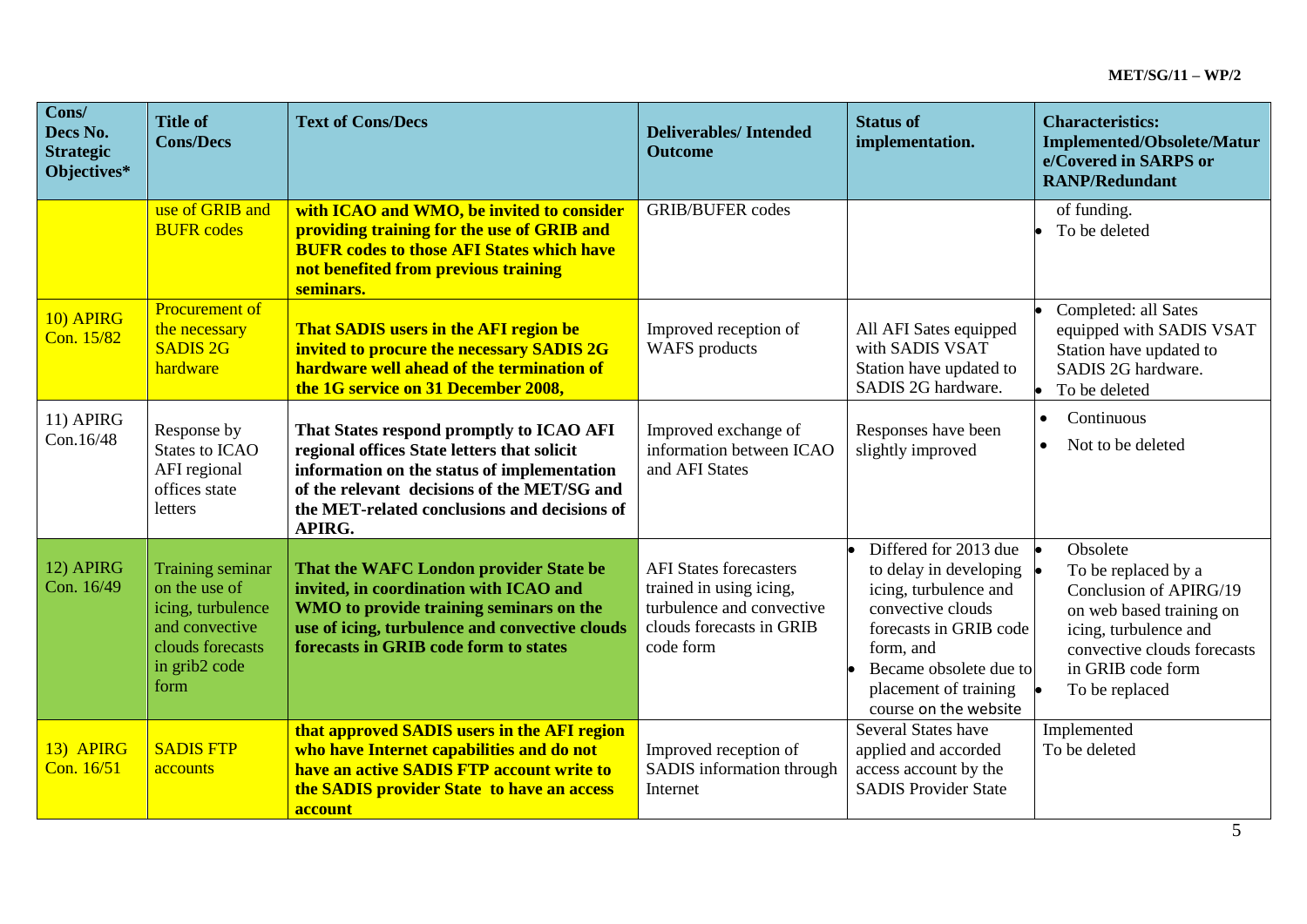| Cons/<br>Decs No.<br><b>Strategic</b><br>Objectives* | <b>Title of</b><br><b>Cons/Decs</b>                                             | <b>Text of Cons/Decs</b>                                                                                                                                                                                                                                                                                                                                                                                                                                                                                                                                                                                                                                                                                                | <b>Deliverables/Intended</b><br><b>Outcome</b>                                                               | <b>Status of</b><br>implementation.                                                                                                           | <b>Characteristics:</b><br><b>Implemented/Obsolete/Matur</b><br>e/Covered in SARPS or<br><b>RANP/Redundant</b> |
|------------------------------------------------------|---------------------------------------------------------------------------------|-------------------------------------------------------------------------------------------------------------------------------------------------------------------------------------------------------------------------------------------------------------------------------------------------------------------------------------------------------------------------------------------------------------------------------------------------------------------------------------------------------------------------------------------------------------------------------------------------------------------------------------------------------------------------------------------------------------------------|--------------------------------------------------------------------------------------------------------------|-----------------------------------------------------------------------------------------------------------------------------------------------|----------------------------------------------------------------------------------------------------------------|
| 14) APIRG<br>Con16/58                                | <b>Legal framework</b><br>for aeronautical<br>meteorological<br>services        | That States in implementing cost recovery<br>for aeronautical meteorological services in<br>accordance with APIRG conclusions 14/37<br>and 14/38 put in place a national legal<br>framework for aeronautical meteorological<br>services which include cost recovery<br>arrangements.                                                                                                                                                                                                                                                                                                                                                                                                                                    | Cost recovery mechanism<br>established on the basis of<br>natio1n10al legal<br>framework for MET<br>services | A number of States have<br>established autonomous<br>agencies but still have<br>difficulties in<br>establishing cost<br>recovery arrangements | To be deleted<br>Combined with 14/37 and<br>14/38                                                              |
| 15) APIRG<br>Con. 16/59                              | <b>Support to States</b><br>implement<br>quality<br>management<br>systems (QMS) | that: WMO in coordination with ICAO<br>continue to assist states in implementing<br><b>OMS</b> in the form of:<br>a) seminars on QMS for the chief executives<br>of meteorological authorities (CEOs) as a<br>priority and request them (CEOs) to<br>report on status of implementation on<br>QMS in their services on a regular basis;<br>b) support for more detailed training for<br>personnel who would act as a core group<br>in the region (training of trainers);<br>c) attachments of staff from the region to<br>states that have already adopted QMS<br>through VCP or otherwise; and<br>d) financial<br>resources<br>for<br>engaging<br>consultancy services during the initial<br>stages of implementation. | QMS for MET<br>implemented in all AFI<br><b>States</b>                                                       | QMS for MET has been<br>established in 13 AFI<br>States and 8 certified<br>among the 13                                                       | Continuous:<br>To be combined with<br><b>APIRG/14 Conclusion</b><br>14/40<br>Not to be deleted                 |
| 16) APIRG<br>Dec. 16/64                              | Coordination<br>between WMO<br>regional<br>association 1                        | That, the chairperson of the meteorology<br>sub-group liaise with the WMO Rapporteur<br>for aeronautical meteorology programme for                                                                                                                                                                                                                                                                                                                                                                                                                                                                                                                                                                                      | Improved coordination<br>between WMO regional<br>Association 1 (Africa) and                                  | The continuous<br>coordination started                                                                                                        | To be deleted                                                                                                  |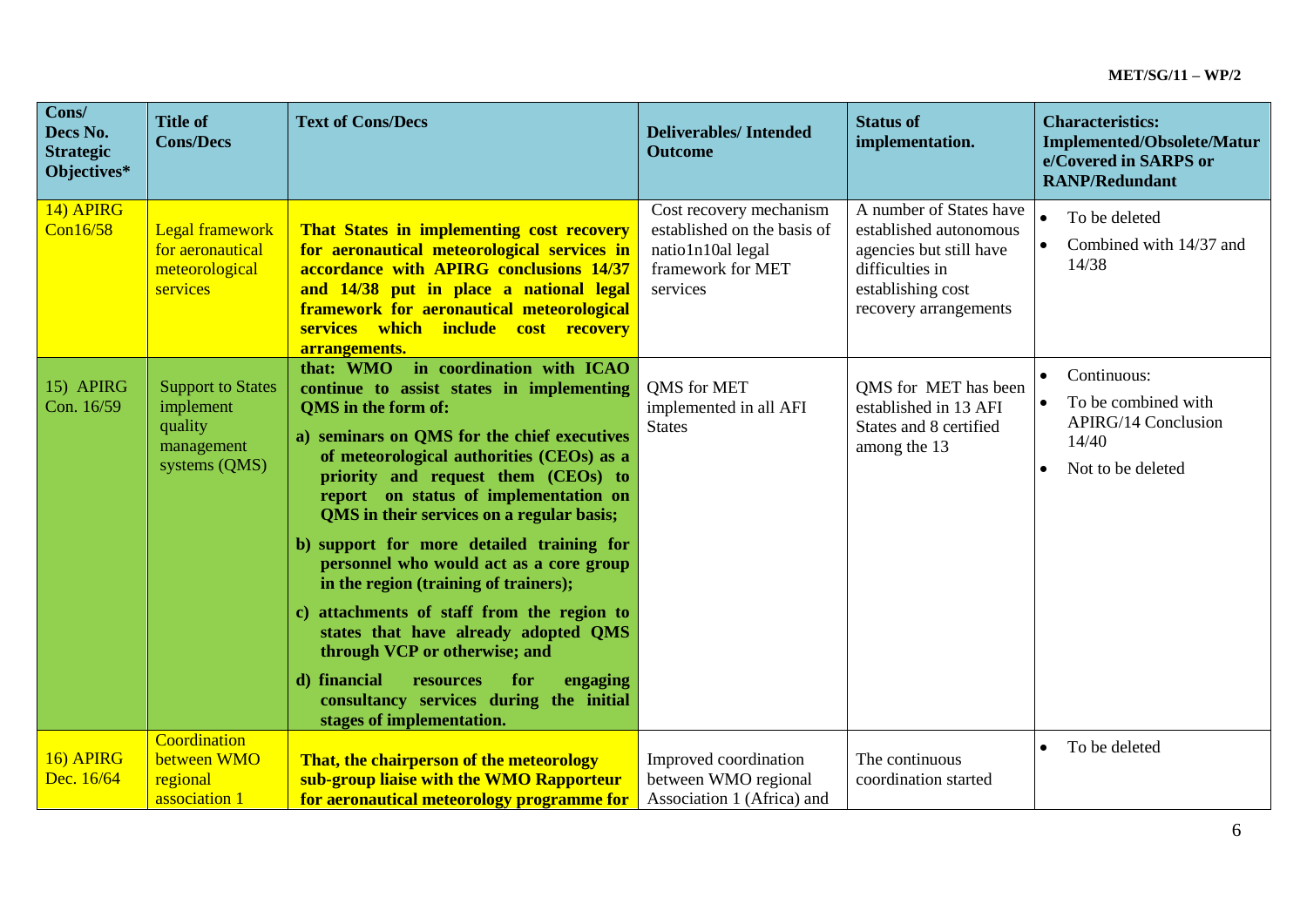| Cons/<br>Decs No.<br><b>Strategic</b><br>Objectives* | <b>Title of</b><br><b>Cons/Decs</b>                                                                        | <b>Text of Cons/Decs</b>                                                                                                                                                                                            | <b>Deliverables/Intended</b><br><b>Outcome</b>                                                                     | <b>Status of</b><br>implementation.                                                                                  | <b>Characteristics:</b><br><b>Implemented/Obsolete/Matur</b><br>e/Covered in SARPS or<br><b>RANP/Redundant</b> |
|------------------------------------------------------|------------------------------------------------------------------------------------------------------------|---------------------------------------------------------------------------------------------------------------------------------------------------------------------------------------------------------------------|--------------------------------------------------------------------------------------------------------------------|----------------------------------------------------------------------------------------------------------------------|----------------------------------------------------------------------------------------------------------------|
|                                                      | (Africa) and<br><b>APRIG</b> on<br>aeronautical<br>meteorology                                             | regional association1 (Africa) on matters of<br>common interest when required.                                                                                                                                      | APRIG on aeronautical<br>meteorology Sub-group                                                                     |                                                                                                                      |                                                                                                                |
| 17)<br>APIRG/17<br><b>Concl.</b> 17/72               | <b>SADIS</b> strategic<br>assessment tables                                                                | That, the AFI SADIS strategic assessment<br>tables, as given in Appendix 3.5A to this<br>report be adopted and forwarded to the<br><b>SADISOPSG for planning the future SADIS</b><br><b>bandwidth requirements.</b> | Future SADIS bandwidth<br>requirements planned                                                                     | Became obsolete                                                                                                      | Completed<br>To be deleted                                                                                     |
| <b>18</b> )<br>APIRG/17<br>Concl. 17/73:             | <b>Alternative</b><br><b>SADIS 2G</b><br>hardware                                                          | That, States review available new options for<br>the SADIS 2G systems in order to benefit<br>from such options by contacting vendors<br>directly.                                                                   | States benefited from such<br>options by contacting<br>vendors.                                                    | Completed by the<br>majority of States                                                                               | To be deleted<br>$\bullet$                                                                                     |
| <b>19</b> )<br>APIRG/17<br>Concl. 17/74:             | <b>SADIS</b><br>workstations<br>evaluations                                                                | That, States ensure that their current<br>workstations fulfill the software requirements<br>outlined on the WAFSOPSG website and<br>take corrective action, as necessary, with<br>their workstation providers.      | <b>Current workstations fulfill</b><br>the software requirements                                                   | Completed by the<br>majority of States                                                                               | To be deleted<br>$\bullet$                                                                                     |
| 20)<br>APIRG/17<br><b>Concl.</b> 17/75               | <b>OPMET</b><br>exchange<br>requirements and<br>inter-regional<br><b>OPMET</b> gateway<br>(IROG) functions | <b>That:</b><br>a) The OPMET data type, OPMET bulletins<br>and types of OPMET exchange at<br><b>Appendix 3.5C, be implemented by Dakar</b><br>and Pretoria Regional OPMET data                                      | a) Related AMBEX<br>procedures<br>implemented;<br>b) Improved availability of<br><b>OPMET</b> at AFI<br>aerodromes | OPMET data type,<br>OPMET bulletins and<br>types of OPMET<br>exchange<br>implemented by Dakar<br>and Pretoria RODBs, | To be deleted<br>$\bullet$                                                                                     |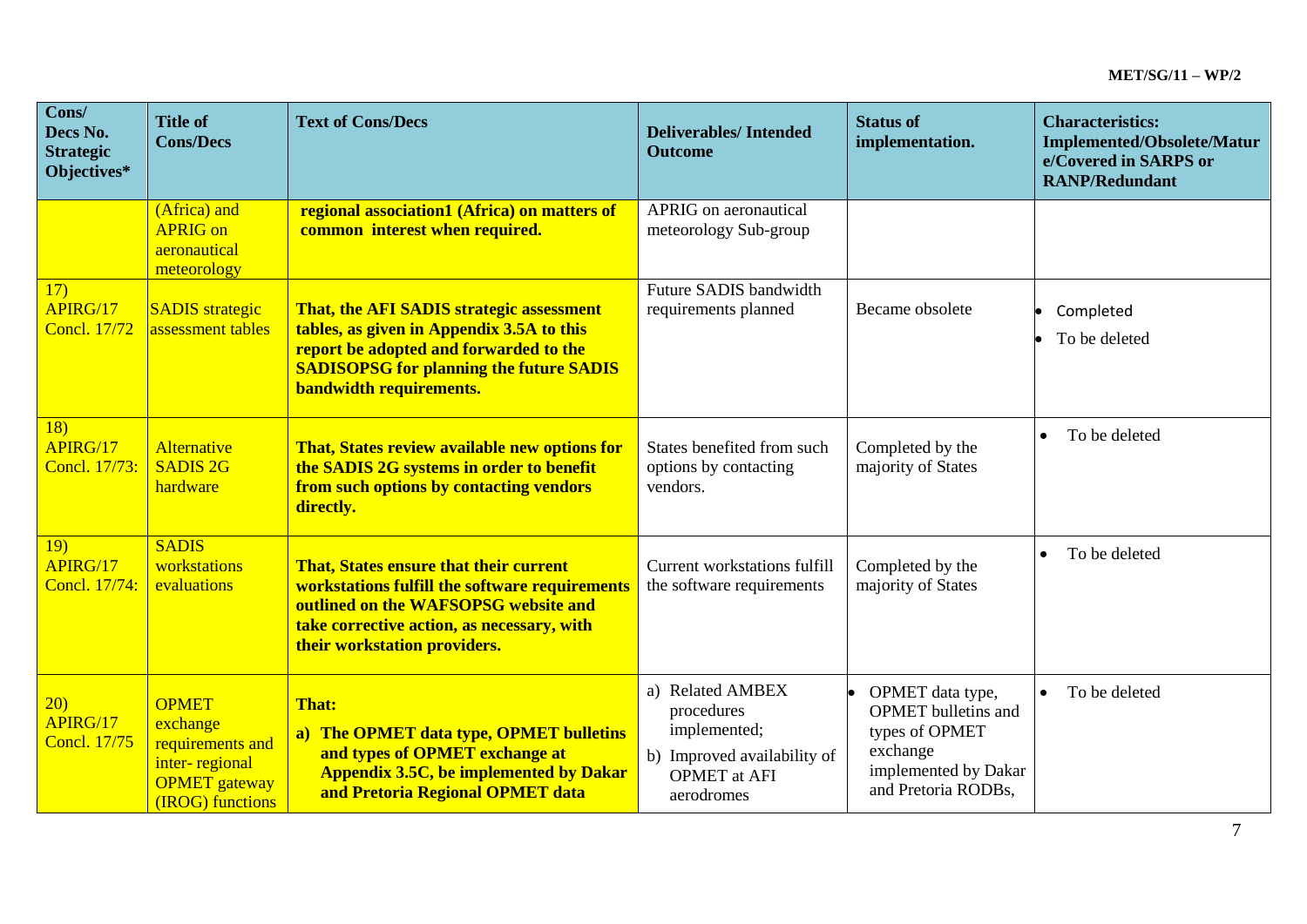| Cons/<br>Decs No.<br><b>Strategic</b><br>Objectives* | <b>Title of</b><br><b>Cons/Decs</b>                                                                          | <b>Text of Cons/Decs</b>                                                                                                                                                                                                                                                                                                                                                                                                                                                                   | <b>Deliverables/Intended</b><br><b>Outcome</b>                                                                                                                                                                         | <b>Status of</b><br>implementation.                                                    | <b>Characteristics:</b><br><b>Implemented/Obsolete/Matur</b><br>e/Covered in SARPS or<br><b>RANP/Redundant</b> |
|------------------------------------------------------|--------------------------------------------------------------------------------------------------------------|--------------------------------------------------------------------------------------------------------------------------------------------------------------------------------------------------------------------------------------------------------------------------------------------------------------------------------------------------------------------------------------------------------------------------------------------------------------------------------------------|------------------------------------------------------------------------------------------------------------------------------------------------------------------------------------------------------------------------|----------------------------------------------------------------------------------------|----------------------------------------------------------------------------------------------------------------|
|                                                      |                                                                                                              | banks (RODBs), AMBEX bulletin<br>compiling centres (BCCs) and National<br><b>OPMET Centres (NOCs) as the OPMET</b><br>requirements in the AFI Region; and<br>b) The IROG functions and the<br>requirements for the exchange of OPMET<br>between the AFI Region and adjacent<br><b>Regions in Appendices 3.5D and 3.5E to</b><br>this. report be implemented by Dakar and<br><b>Pretoria RODBs as the requirements for</b><br>the interregional OPMET exchange in the<br><b>AFI Region.</b> |                                                                                                                                                                                                                        | The above<br>requirements are being<br>implemented by AFI<br><b>BCCs</b> and NOCs.     |                                                                                                                |
| 21)<br>APIRG/17<br><b>Concl.</b> 17/76               | <b>Revision of</b><br><b>OPMET</b> data<br>requirements                                                      | That, information related to the requirements<br>of OPMET data from AOP Aerodromes as<br>given in Appendix 3.5F to this report be<br>included in the AFI FASID MET Table 1A<br>after the normal amendment of the FASID<br><b>Table.</b>                                                                                                                                                                                                                                                    | • Updated AFI FASID<br><b>MET Table 1A</b><br>• New OPMET<br>requirements included in<br><b>AFI FASID</b>                                                                                                              | Action completed                                                                       | Implemented<br>To be deleted                                                                                   |
| 22)<br>APIRG/17<br><b>Concl. 17/77</b>               | <b>OPMET</b><br>exchange<br>monitoring and<br>management<br>procedures at<br><b>BCCS</b> and<br><b>RODBs</b> | That, the OPMET management and<br>monitoring procedures given in appendices<br>3.5I and 3.5J to this report be implemented<br>by the RODBS and the BCCS as the<br>requirements for OPMET exchange<br>monitoring and management procedures in<br>the AFI region.                                                                                                                                                                                                                            | a) Related AMBEX<br>procedures<br>implemented;<br>b) OPMET exchange<br>monitoring and<br>management procedures<br>Implemented at BCCs<br>and RODBs<br>c) Improved availability of<br><b>OPMET</b> at AFI<br>aerodromes | a) procedures<br>implemented<br>b) Procedures Assessed<br>by the next MTF/4<br>meeting | To be deleted<br>$\bullet$<br>Combined with Conclusion<br>17/75                                                |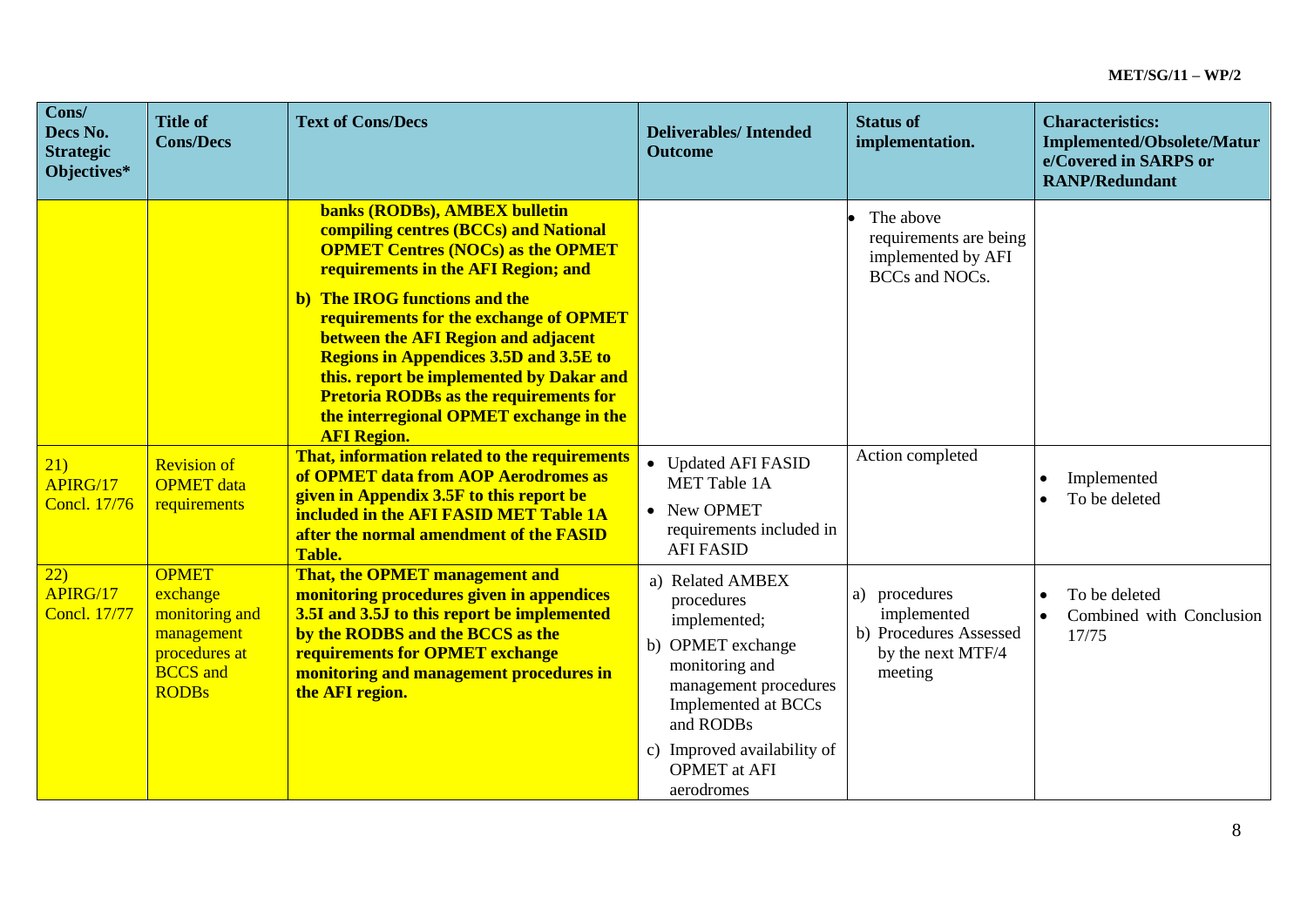| Cons/<br>Decs No.<br><b>Strategic</b><br>Objectives* | <b>Title of</b><br><b>Cons/Decs</b>                                                   | <b>Text of Cons/Decs</b>                                                                                                                                                                                                                                                             | <b>Deliverables/Intended</b><br><b>Outcome</b>                                                                                                                                                                                                  | <b>Status of</b><br>implementation.                                                                                              | <b>Characteristics:</b><br><b>Implemented/Obsolete/Matur</b><br>e/Covered in SARPS or<br><b>RANP/Redundant</b> |
|------------------------------------------------------|---------------------------------------------------------------------------------------|--------------------------------------------------------------------------------------------------------------------------------------------------------------------------------------------------------------------------------------------------------------------------------------|-------------------------------------------------------------------------------------------------------------------------------------------------------------------------------------------------------------------------------------------------|----------------------------------------------------------------------------------------------------------------------------------|----------------------------------------------------------------------------------------------------------------|
| 23)<br>APIRG/17<br><b>Concl. 17/78</b>               | Interface control<br>document (ICD)<br>for AFI OPMET<br>database access<br>procedures | <b>That:</b><br>a) The procedures given in Appendix 3.5I to<br>this report be implemented as the<br><b>Regional Interface Control Document</b><br><b>(ICD) access procedures for AFI OPMET</b><br>database; and<br>b) The ICD be published by the ICAO<br><b>Regional Office(s).</b> | The AFI Interface<br>a)<br>control document (ICD)<br>for AFI OPMET<br>database access<br>procedures, fully<br>implemented<br>b) Related AMBEX<br>procedures<br>implemented;<br>c) Improved availability of<br><b>OPMET</b> at AFI<br>aerodromes | Required procedures<br>a)<br>implemented<br>b) Procedures assessed<br>by the next MTF/4<br>meeting                               | Completed<br>$\bullet$<br>To be deleted                                                                        |
| 24)<br>APIRG/17<br>Dec. 17/79                        | <b>Future work</b><br>programme and<br>composition of<br>the task force               | That, the work programme and the<br>composition of the AFI OPMET<br><b>Management Task Force (MTF) be updated</b><br>as shown in Appendix 3.5L to this report.                                                                                                                       | The work programme and<br>the composition of the AFI<br><b>OPMET Management Task</b><br>Force updated                                                                                                                                           | Work programme and<br>the composition updated                                                                                    | Completed<br>To be deleted                                                                                     |
| 25)<br>APIRG/17<br>Dec. 17/80                        | <b>Frequency of</b><br>meetings of the<br><b>AFI OPMET</b><br><b>MTF</b>              | That, the Task Force meets once a year to<br>plan and assess progress on its work<br>programme. The yearly meetings will be held<br>alternatively between RODBs Dakar and<br>Pretoria.                                                                                               | the frequency of meetings<br>of the AFI OPMET MTF<br>established                                                                                                                                                                                | Completed                                                                                                                        | Completed<br>To be deleted                                                                                     |
| 26)<br>APIRG/17<br><b>Concl. 17/81</b>               | <b>Improving the</b><br>dissemination of<br><b>SIGMET</b>                             | <b>That:</b><br>a) Dakar ROBD provider State and<br><b>ASECNA take the required measures to</b><br>file automatically the SIGMET test results<br>using the appropriate procedures in the<br><b>SIGMET</b> guide; and<br>b) Upon receipt of a VAA Message, the                        | • Improved dissemination<br>of SIGMETs<br>• Improved availability of<br><b>SIGMET</b> at aerodromes<br>and for en-route users                                                                                                                   | • AFI RODB updated<br>with regard to<br>automatic filing<br>The yearly AFI<br><b>SIGMET</b> tests results<br>indicates that most | Completed<br>To be deleted                                                                                     |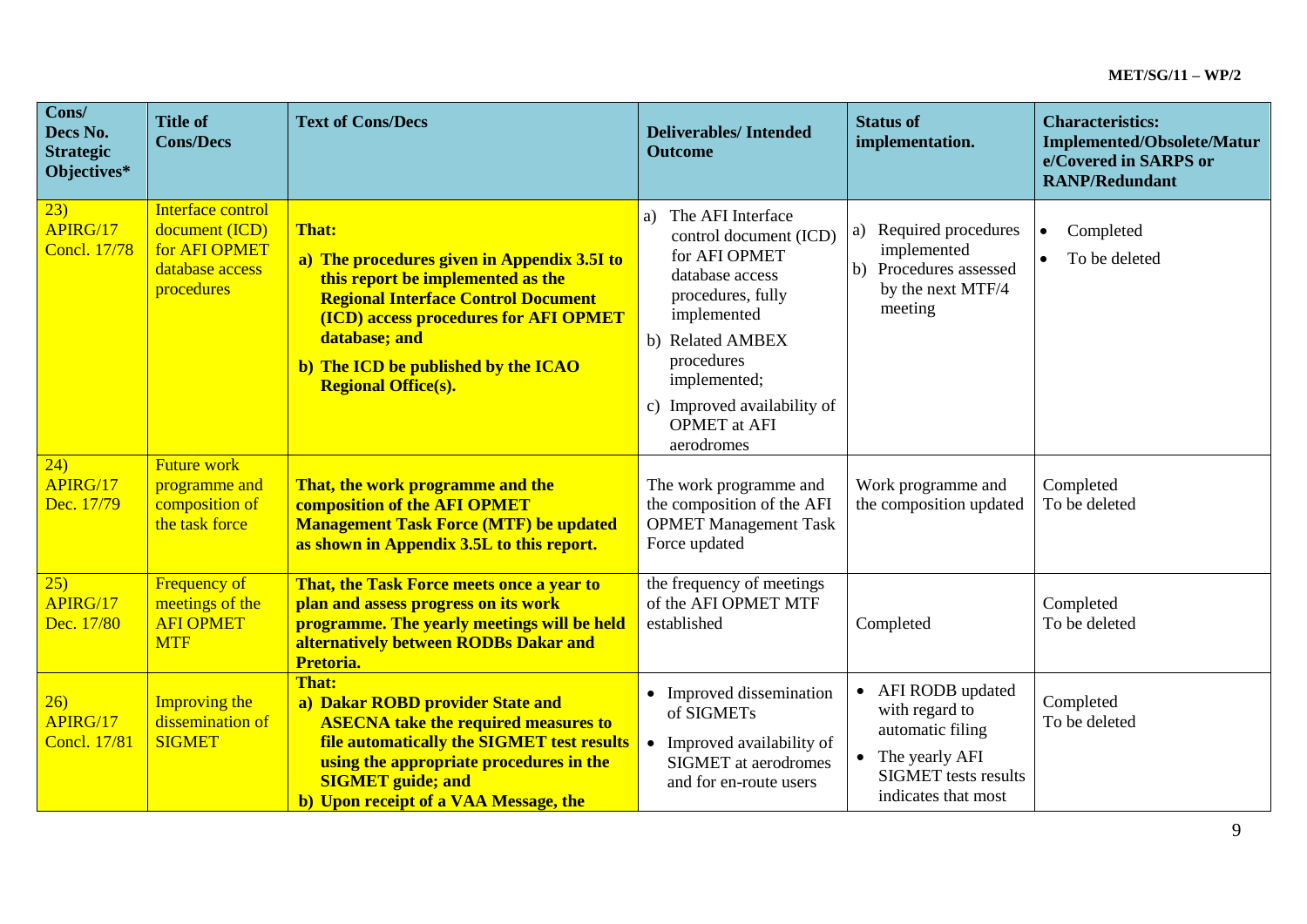| Cons/<br>Decs No.<br><b>Strategic</b><br>Objectives* | <b>Title of</b><br><b>Cons/Decs</b>                                             | <b>Text of Cons/Decs</b>                                                                                                                                                                                                                                                                                                                                                                                                                                                                                                                                                                                                                                                                                                                                                                                                                                                                          | <b>Deliverables/Intended</b><br><b>Outcome</b>                                                                                               | <b>Status of</b><br>implementation.                                                                                                                                                                                                                                                                                                                                                                                                                                                                          | <b>Characteristics:</b><br><b>Implemented/Obsolete/Matur</b><br>e/Covered in SARPS or<br><b>RANP/Redundant</b>                                                      |
|------------------------------------------------------|---------------------------------------------------------------------------------|---------------------------------------------------------------------------------------------------------------------------------------------------------------------------------------------------------------------------------------------------------------------------------------------------------------------------------------------------------------------------------------------------------------------------------------------------------------------------------------------------------------------------------------------------------------------------------------------------------------------------------------------------------------------------------------------------------------------------------------------------------------------------------------------------------------------------------------------------------------------------------------------------|----------------------------------------------------------------------------------------------------------------------------------------------|--------------------------------------------------------------------------------------------------------------------------------------------------------------------------------------------------------------------------------------------------------------------------------------------------------------------------------------------------------------------------------------------------------------------------------------------------------------------------------------------------------------|---------------------------------------------------------------------------------------------------------------------------------------------------------------------|
|                                                      |                                                                                 | <b>MWOs in the AFI Region act promptly to</b><br>issue a corresponding SIGMET within ten<br>(10) minutes.                                                                                                                                                                                                                                                                                                                                                                                                                                                                                                                                                                                                                                                                                                                                                                                         |                                                                                                                                              | MWOs issue<br>SIGMETs within ten<br>$(10)$ minutes                                                                                                                                                                                                                                                                                                                                                                                                                                                           |                                                                                                                                                                     |
| 27)<br>APIRG/17<br>Concl. 17/82                      | Measures to<br>improve the<br>issuance and<br>dissemination of<br><b>SIGMET</b> | That:<br>a) The ICAO Regional Offices of Dakar and<br>Nairobi evaluate the provision of<br><b>SIGMET</b> information in all AFI MWOs<br>through the RODB and State missions;<br>b) ICAO Regional Offices encourage States<br>to establish arrangements between<br>adjacent MWOs for the provision of<br><b>SIGMET</b> information in MWOs where<br>telecommunications or organizational<br>issues are still inadequate;<br>c) WMO in coordination with ICAO, be<br>invited to provide additional training in<br>the issuance of VA and TC SIGMETs to<br>some MWOs not able to issue the<br>required SIGMETs;<br>d) The ICAO Regional Offices of Dakar and<br>Nairobi update the AFI SIGMET guide<br>for additional details of VA and TC test<br>procedures; and<br>e) The MWOs provider States endeavor to<br>address the identified deficiencies in the<br>issuance and dissemination of SIGMET. | • Issuance and<br>dissemination of<br>SIGMET improved<br>• Improved availability of<br><b>SIGMET</b> at aerodromes<br>and for en-route users | Evaluation of<br>a)<br><b>SIGMET</b> provision<br>through AFI<br><b>SIGMET Tests</b><br>One MWO<br>b)<br>(Robertsfield) is yet<br>to fully comply with<br>the requirements of<br>the SIGMET<br>preparation and<br>dissemination<br><b>Additional SIGMET</b><br>c)<br>training conducted<br>in 2012<br><b>AFI SIGMET Guide</b><br>to be updated and<br>placed at AFI<br>website<br>State letter sent to<br>e)<br>concerned MWO<br>Provider States to<br>endeavor to address<br>the identified<br>deficiencies | Implemented every year<br>a)<br>since 2008<br>Not yet implemented<br>$\mathbf{b}$<br>Completed<br>$\mathbf{c})$<br>d) Not yet implemented<br>e) Not yet implemented |
| 28)                                                  | Improving<br>availability of                                                    | <b>That, AFI States be invited to organize</b><br>coordination meetings between ATM, MET                                                                                                                                                                                                                                                                                                                                                                                                                                                                                                                                                                                                                                                                                                                                                                                                          | • Improved availability of                                                                                                                   | States have been                                                                                                                                                                                                                                                                                                                                                                                                                                                                                             | A new ATM/MET<br>Task<br>$\bullet$                                                                                                                                  |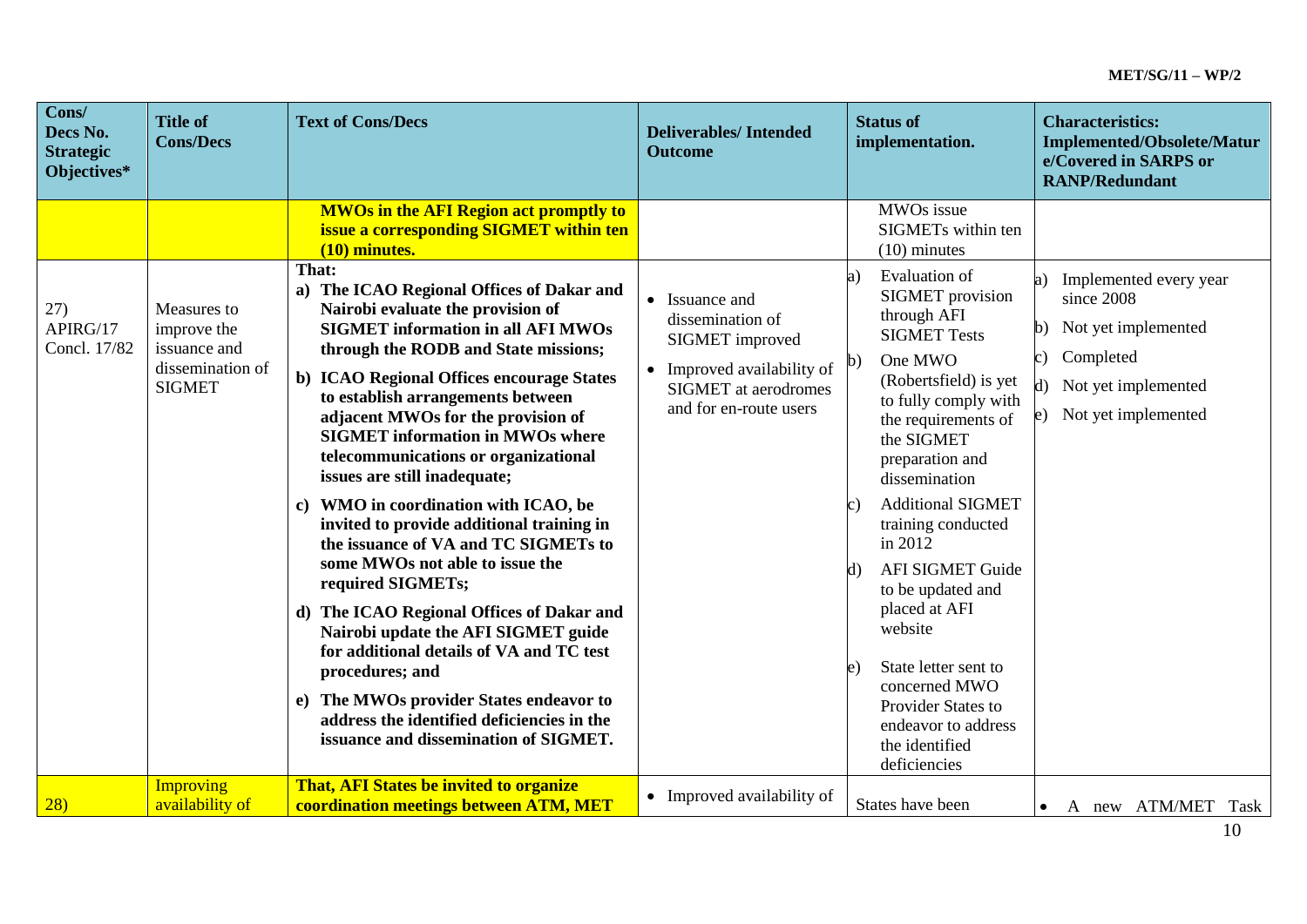| Cons/<br>Decs No.<br><b>Strategic</b><br>Objectives* | <b>Title of</b><br><b>Cons/Decs</b>                                                                                                                             | <b>Text of Cons/Decs</b>                                                                                                                                                                                                                                                                                                                                                                                                                                                         | <b>Deliverables/Intended</b><br><b>Outcome</b>                                                                                                        | <b>Status of</b><br>implementation.                          | <b>Characteristics:</b><br><b>Implemented/Obsolete/Matur</b><br>e/Covered in SARPS or<br><b>RANP/Redundant</b> |
|------------------------------------------------------|-----------------------------------------------------------------------------------------------------------------------------------------------------------------|----------------------------------------------------------------------------------------------------------------------------------------------------------------------------------------------------------------------------------------------------------------------------------------------------------------------------------------------------------------------------------------------------------------------------------------------------------------------------------|-------------------------------------------------------------------------------------------------------------------------------------------------------|--------------------------------------------------------------|----------------------------------------------------------------------------------------------------------------|
| APIRG/17<br><b>Concl. 17/83</b>                      | non-regular<br><b>OPMET</b><br>information                                                                                                                      | and Pilots on regular basis, to improve the<br>availability of non-regular OPMET<br>information in the AFI Region.                                                                                                                                                                                                                                                                                                                                                               | non-regular OPMET<br>information<br>Improved coordination<br>between ATM, MET<br>and Pilots                                                           | encouraged to organize<br>such meetings as<br>necessary      | Force has been established;<br>To be deleted<br>$\bullet$                                                      |
| 29)<br>APIRG/17<br>Dec. 17/84                        | Decision 17/84:<br>establishment of<br>core team of<br>experts for the<br>global ATM<br>global<br>operational<br>concepts                                       | That, a core team of experts be established<br>consisting of members from ASECNA,<br><b>Kenya, Morocco, South Africa and the</b><br><b>United Kingdom to collect and study</b><br>information on the impact of the global Air<br><b>Traffic Management operational concept on</b><br>the provision of Aeronautical Meteorological<br><b>Services at a Regional level (AFI Region).</b><br><b>Note 1: The team of experts will consist of</b><br>specialists in ATM, CNS and MET. | A core team of experts for<br>the global ATM operational<br>concepts established                                                                      | Completed<br><b>Upgraded to ATM/MET</b><br><b>Task Force</b> | Completed;<br>To be deleted<br>$\bullet$                                                                       |
| 30)<br>APIRG/17<br>Dec. 17/85                        | <b>Future work</b><br>programme of the<br>MET/SG                                                                                                                | That, the work programme of the MET/SG<br>be updated as shown in Appendix 3.5L to this<br>report.                                                                                                                                                                                                                                                                                                                                                                                | The MET/SG future work<br>programme updated                                                                                                           | Completed                                                    | Completed;<br>To be deleted                                                                                    |
| 31)<br>APIRG/17<br>Concl.<br>17/102                  | Training of<br>meteorological<br>offices personnel<br>for the<br>implementation<br>of quality<br>management<br>system (QMS)<br>and issuance of<br>SIGMETs under | That, the following programmes be accorded<br>high priority in ACIP;<br>a) Selected aeronautical MET personnel be<br>trained as trainers in Quality<br><b>Management System (QMS); and</b><br>b) Meteorological Watch Offices (MWOs)<br>personnel be provided with additional<br>training in the preparation and issuance<br>of SIGMETs.                                                                                                                                         | Meteorological offices<br>personnel trained for the<br>implementation of quality<br>management system (QMS)<br>and issuance of SIGMETs<br>under ACIP. | Not implemented for<br>lack of funds                         | Not implemented<br>Not to be deleted                                                                           |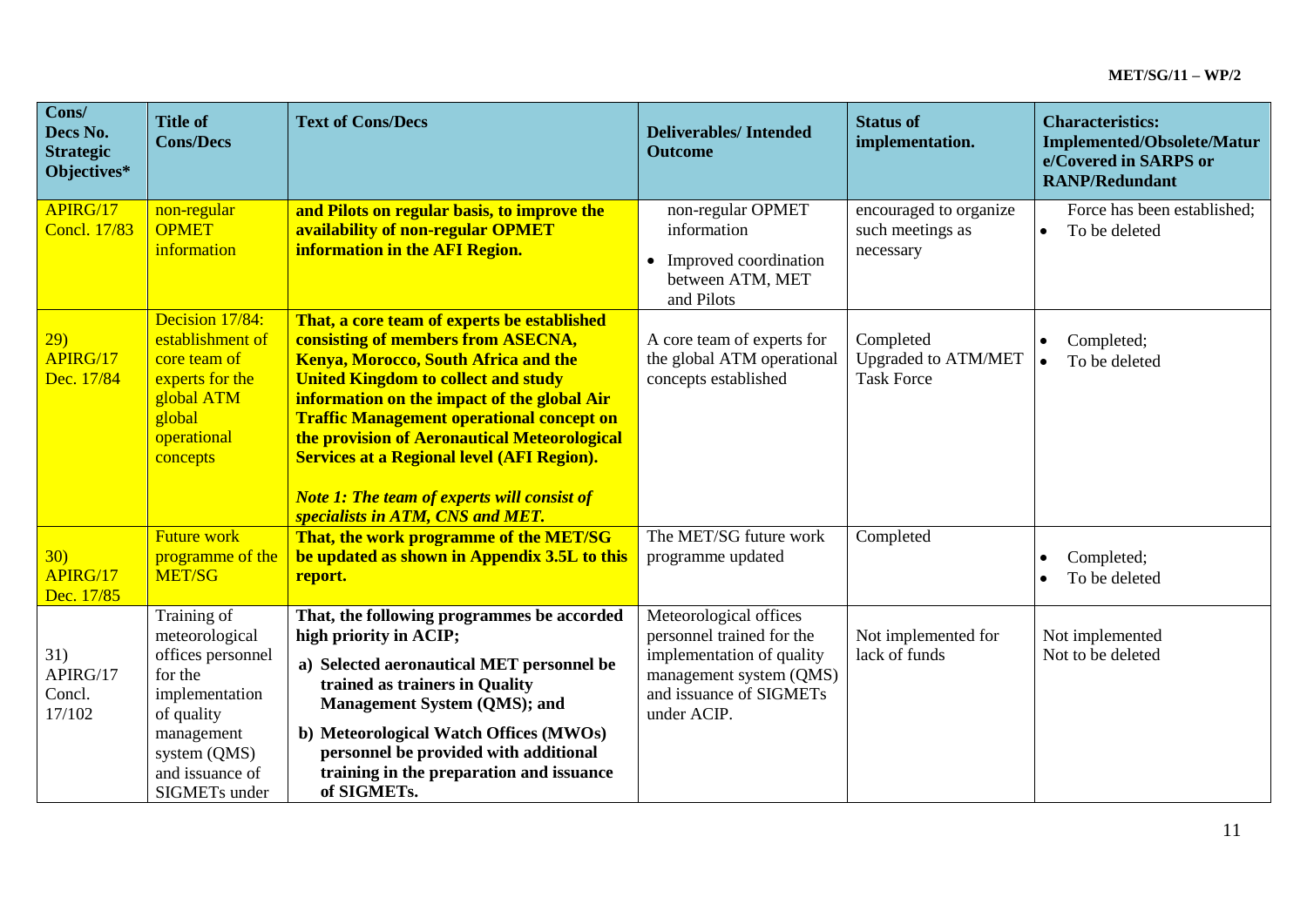| Cons/<br>Decs No.<br><b>Strategic</b><br>Objectives* | <b>Title of</b><br><b>Cons/Decs</b>                                         | <b>Text of Cons/Decs</b>                                                                                                                                                                                                                                                                                                                                                                                                                                                                                                                                                                                                                                                                                                                                                                                                                                           | <b>Deliverables/Intended</b><br><b>Outcome</b>                                                                                                                                                                                                                                                                                                                                                                                                                                                                 | <b>Status of</b><br>implementation.            | <b>Characteristics:</b><br><b>Implemented/Obsolete/Matur</b><br>e/Covered in SARPS or<br><b>RANP/Redundant</b> |
|------------------------------------------------------|-----------------------------------------------------------------------------|--------------------------------------------------------------------------------------------------------------------------------------------------------------------------------------------------------------------------------------------------------------------------------------------------------------------------------------------------------------------------------------------------------------------------------------------------------------------------------------------------------------------------------------------------------------------------------------------------------------------------------------------------------------------------------------------------------------------------------------------------------------------------------------------------------------------------------------------------------------------|----------------------------------------------------------------------------------------------------------------------------------------------------------------------------------------------------------------------------------------------------------------------------------------------------------------------------------------------------------------------------------------------------------------------------------------------------------------------------------------------------------------|------------------------------------------------|----------------------------------------------------------------------------------------------------------------|
| 32)                                                  | ACIP.<br>Receiving WAFS                                                     | <b>Note: Report on Tactical Action Group (TAG)</b><br><b>Activities</b><br>That, the following five States in the AFI                                                                                                                                                                                                                                                                                                                                                                                                                                                                                                                                                                                                                                                                                                                                              |                                                                                                                                                                                                                                                                                                                                                                                                                                                                                                                |                                                |                                                                                                                |
| Conclusion<br>18/39                                  | Products and<br><b>Related OPMET</b><br>Information<br><b>Through SADIS</b> | region: Burundi, Eritrea, Liberia, Sao Tome<br>and Principe and Sierra Leone which have<br>not yet implemented SADIS, endeavor to<br>address this deficiency in accordance with<br>Conclusion 10/31 of the APIRG/10 meeting as<br>a matter of urgency.                                                                                                                                                                                                                                                                                                                                                                                                                                                                                                                                                                                                             | Deficiency in accordance<br>with Conclusion 10/31 of<br>the APIRG/10 meeting<br>removed by Burundi,<br>Eritrea, Liberia, Sao Tome<br>and Principe and Sierra<br>Leone                                                                                                                                                                                                                                                                                                                                          | Not yet implemented                            | Not implemented<br>Not to be deleted                                                                           |
| 33)<br>Conclusion<br>18/40                           | Implementation<br>of the WAFS In<br>The AFI Region                          | <b>That SADIS Users/States in the AFI Region:</b><br>a) who have not already implemented<br><b>Secure SADIS FTP, arrange to obtain</b><br><b>Secure SADIS FTP log on credentials</b><br>from the SADIS Provider State;<br>take action to obtain GRIB2 compatible<br>visualization software from their<br><b>workstation suppliers;</b><br>monitor developments for future<br>c)<br>requirements of a SADIS satellite<br>broadcast beyond 2015 and respond in a<br>timely fashion to any future<br>surveys/questionnaires on this subject in<br>order to ensure their views are noted;<br>apply for WAFS Internet File Service<br>(WIFS) account(s) through the<br><b>ISCS/WIFS Provider State for use as</b><br>backup/contingency;<br>review the published workstation<br>e)<br>evaluation reports in order to assess which<br>systems best meet their needs; and | $\mathbf{a}$<br>Secure SADIS FTP log<br>on credentials obtained<br>from SADIS Provider<br><b>State</b><br>GRIB2 compatible<br>visualization software<br>obtained from supplier<br>future requirements of a<br>$\mathbf{c}$<br><b>SADIS</b> satellite<br>broadcast beyond 2015,<br>monitored<br>$\vert$ d<br>WIFS account obtained<br>for use in case of<br>backup/contingency<br>workstation evaluation<br>$\mathbf{e}$<br>reports in order to<br>assess which systems<br>best meet States' needs,<br>reviewed | <b>Most AFI States</b><br>implemented a) to f) | Implemented by most AFI<br><b>States</b><br>To be deleted                                                      |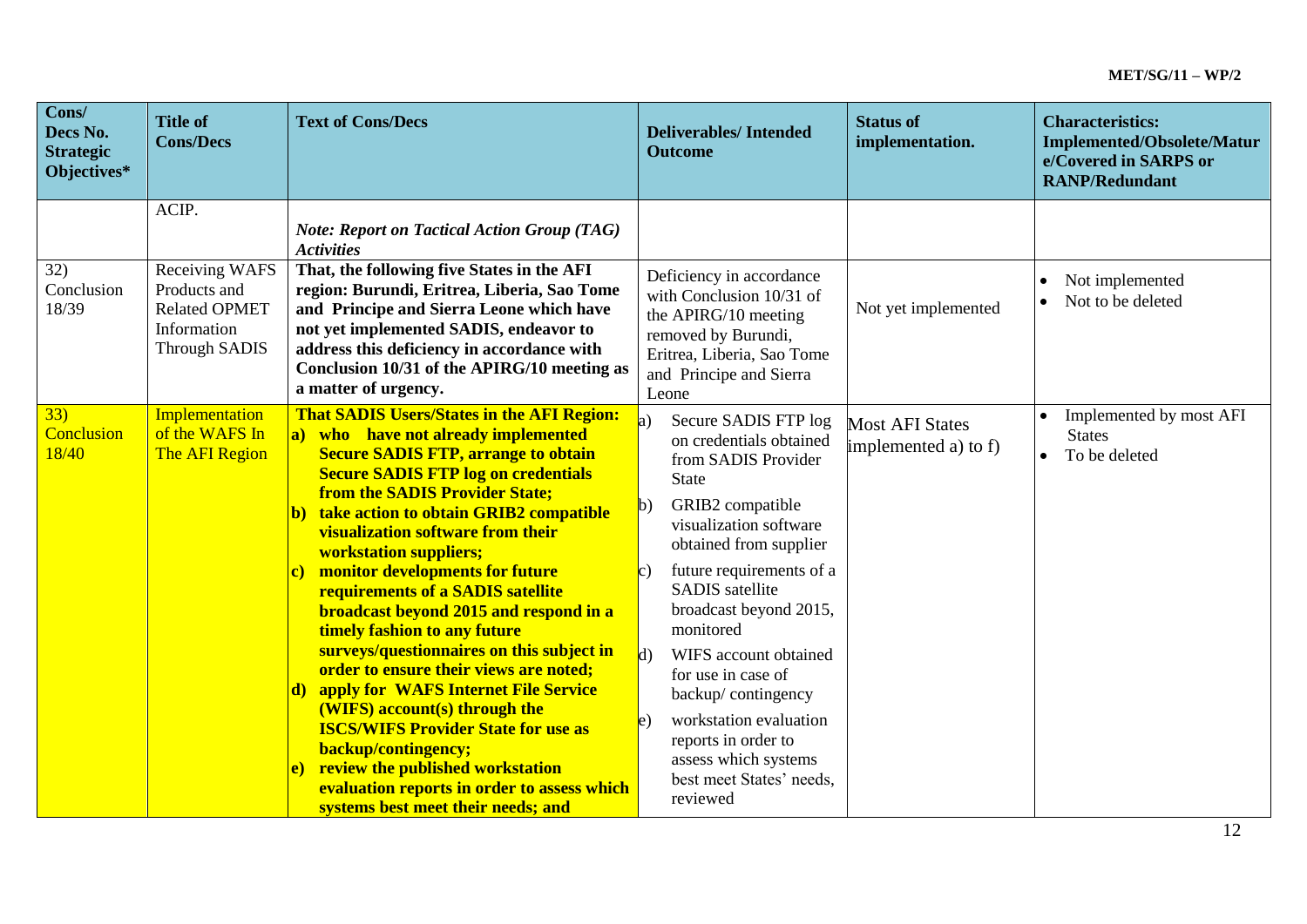| Cons/<br>Decs No.<br><b>Strategic</b><br>Objectives* | <b>Title of</b><br><b>Cons/Decs</b>                          | <b>Text of Cons/Decs</b>                                                                                                                                                                                                                                                                                                                                                                                                                                                                                                                                                       | <b>Deliverables/Intended</b><br><b>Outcome</b>                                                                                                        | <b>Status of</b><br>implementation.                     | <b>Characteristics:</b><br><b>Implemented/Obsolete/Matur</b><br>e/Covered in SARPS or<br><b>RANP/Redundant</b> |
|------------------------------------------------------|--------------------------------------------------------------|--------------------------------------------------------------------------------------------------------------------------------------------------------------------------------------------------------------------------------------------------------------------------------------------------------------------------------------------------------------------------------------------------------------------------------------------------------------------------------------------------------------------------------------------------------------------------------|-------------------------------------------------------------------------------------------------------------------------------------------------------|---------------------------------------------------------|----------------------------------------------------------------------------------------------------------------|
|                                                      |                                                              | make all efforts to migrate to Secure<br><b>SADIS FTP before 30 November 2012 or</b><br>risk losing access to the Internet-based<br>provision of SADIS                                                                                                                                                                                                                                                                                                                                                                                                                         | All AFI States have<br>migrated to Secure<br><b>SADIS FTP</b>                                                                                         |                                                         |                                                                                                                |
| 34)<br>Conclusion<br>18/41<br>$\mathbf C$            | Implementation<br>of AMBEX<br>Handbook<br>Procedures         | That, Dakar and Pretoria RODB Provider<br><b>States:</b><br>a) implement an automatic OPMET data<br>monitoring scheme using procedures in<br><b>Chapter 12 and Appendix F of the AMBEX</b><br>Handbook on quarterly basis (March 31,<br>June 30, August, 31 and December 31 of<br>each year);<br>b) perform regular 24 hour simultaneous<br>monitoring starting at 0000 UTC on the<br>first Wednesday of every month; and<br>distribute the monitoring statistics to<br>$\bf c)$<br>the Chairman of the OPMET Management<br>and the Secretariat with effect from July<br>2012. | a) Related AMBEX<br>procedures<br>implemented;<br>b) Improved OPMET<br>monitoring<br>c) Improved availability of<br><b>OPMET</b> at AFI<br>aerodromes | Not yet implemented                                     | Implementation awaited<br>Not to be deleted                                                                    |
| 35) Decision<br>18/42<br>$\mathsf{C}$                | Development of<br>Back Up<br>Procedures for<br>The AFI RODBs | That, a Core Team of experts consisting of<br>Members from Kenya, Madagascar, Senegal,<br>South Africa and ASECNA be established to<br>develop back up procedures for the AFI<br>RODBs.                                                                                                                                                                                                                                                                                                                                                                                        | a) Related AMBEX<br>procedures<br>implemented;<br>b) Improved availability of<br><b>OPMET</b> at AFI<br>aerodromes                                    | A Core team of Experts<br>still working on the<br>issue | Not yet developed<br>Not to be deleted                                                                         |
| 36)<br>Conclusion<br>18/43<br>$\mathsf{C}$           | Implementation<br>of an AFTN<br>Circuit between<br>Dakar and | <b>That Dakar and Pretoria RODBs Provider</b><br>States,<br>a) investigate the best possible way to                                                                                                                                                                                                                                                                                                                                                                                                                                                                            | a) Improved OPMET<br>monitoring                                                                                                                       | Not yet implemented by<br><b>RODBs</b>                  | Not yet developed                                                                                              |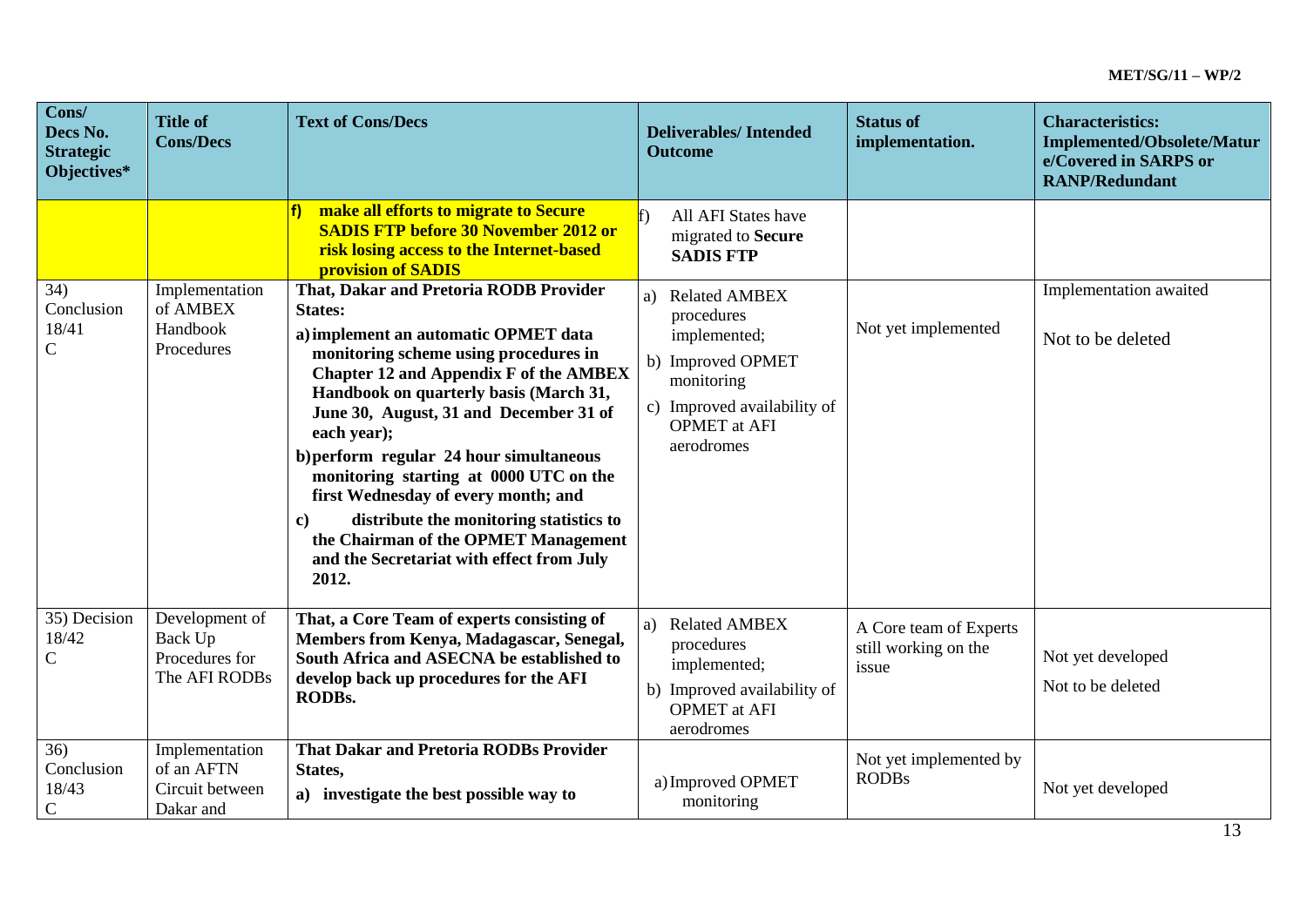| Cons/<br>Decs No.<br><b>Strategic</b><br>Objectives* | <b>Title of</b><br><b>Cons/Decs</b>                                      | <b>Text of Cons/Decs</b>                                                                                                                                                                                                                                                                                                                                                                                                                                         | <b>Deliverables/Intended</b><br><b>Outcome</b>                                                                             | <b>Status of</b><br>implementation.                | <b>Characteristics:</b><br><b>Implemented/Obsolete/Matur</b><br>e/Covered in SARPS or<br><b>RANP/Redundant</b> |
|------------------------------------------------------|--------------------------------------------------------------------------|------------------------------------------------------------------------------------------------------------------------------------------------------------------------------------------------------------------------------------------------------------------------------------------------------------------------------------------------------------------------------------------------------------------------------------------------------------------|----------------------------------------------------------------------------------------------------------------------------|----------------------------------------------------|----------------------------------------------------------------------------------------------------------------|
|                                                      | Pretoria RODBs<br>to Support Back-<br>Up Contingency<br>Capabilities     | implement a backup circuit between the<br>two RODBs for the implementation of the<br>backup procedures between the RODBs,<br>in time for the MTF/4 meeting<br>September 2012 and<br>b) implement reliable telecommunications<br>facilities to support back-up procedures<br>for the AFI RODBs.                                                                                                                                                                   | b) Improved availability of<br><b>OPMET</b> at AFI<br>aerodromes                                                           |                                                    | Not to be deleted                                                                                              |
| 37) Decision<br>18/44<br>$\mathbf C$                 | Amendment to<br>the AMBEX<br>Handbook                                    | That,<br>Appendices A and B to the AMBEX<br>a)<br>Handbook be updated by the<br><b>MET/SG Secretariat to reflect AFTN</b><br>addresses for the IROGs Bangkok,<br>Jeddah and Rio de Janeiro; and<br>the amended AMBEX Handbook<br>b)<br>given in Appendix 3.6A to this report,<br>be:<br>endorsed as the AMBEX<br>$\checkmark$<br><b>Handbook Seventh Edition,</b><br><b>Amendment 2; and</b><br>published by the MET/SG<br>✓<br><b>Secretariat by July 2012.</b> | <b>Improved OPMET</b><br>a)<br>monitoring<br>b) Improved availability of<br><b>OPMET</b> at AFI<br>aerodromes              | • Amendment planned<br>to be completed in<br>2015; | Not to be deleted<br>$\bullet$                                                                                 |
| 38)<br>Conclusion<br>18/45<br>$\mathsf{C}$           | <b>SIGMET</b><br>Monitoring and<br><b>OPMET</b> Routing<br><b>Tables</b> | That,<br>a) the two AFI RODB Provider States be<br>invited to monitor the reception of<br><b>SIGMET</b> information during the regular<br>(twice yearly) EUR Region SIGMET tests<br>and report;<br>b) the two AFI IROGs and ROC Toulouse                                                                                                                                                                                                                         | <b>Improved OPMET</b><br>a)<br>monitoring including<br><b>SIGMET</b><br>b) Improved availability of<br><b>OPMET</b> at AFI | • Amendment planned<br>to be completed in<br>2014; | Not to be deleted                                                                                              |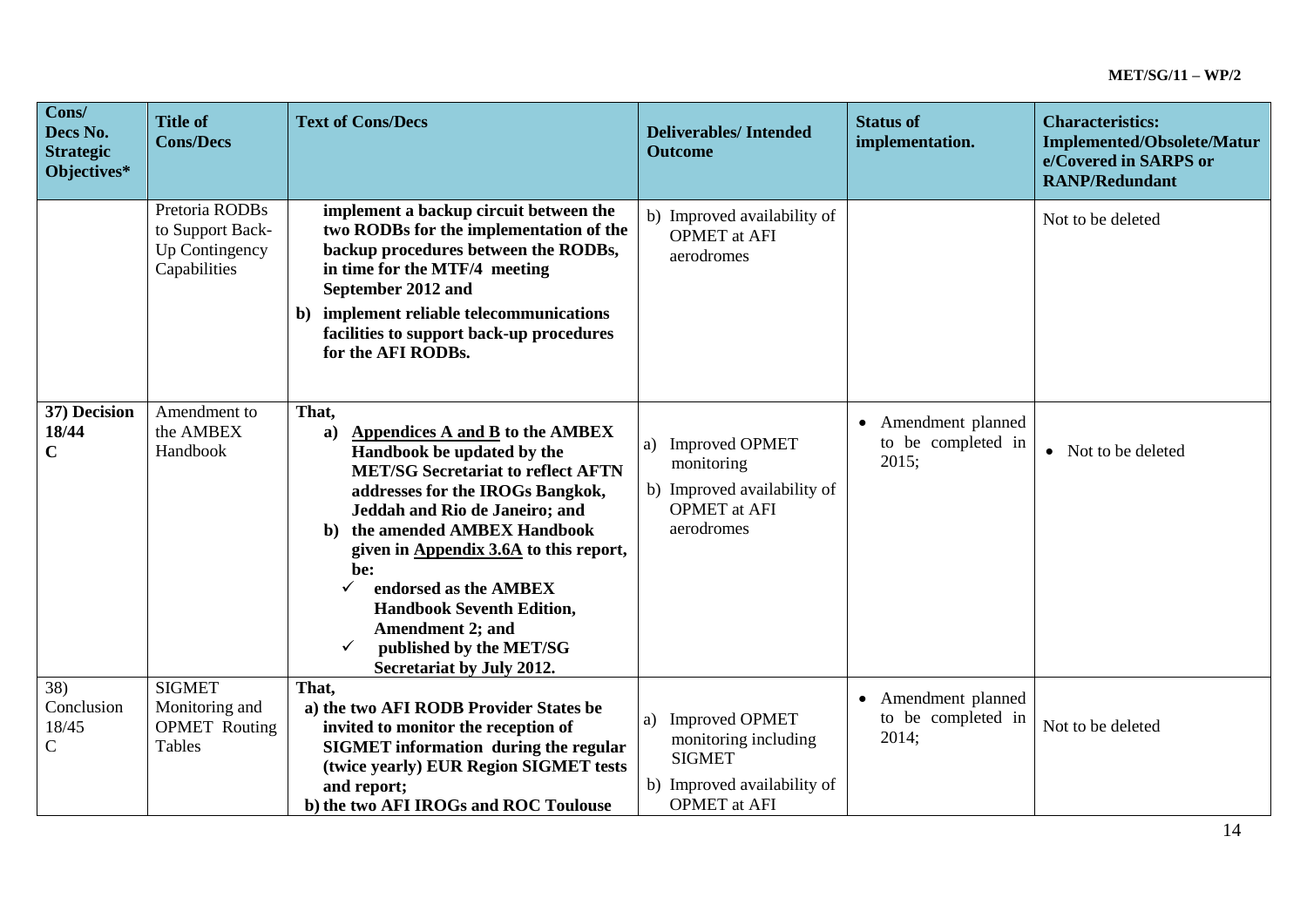| Cons/<br>Decs No.<br><b>Strategic</b><br>Objectives* | <b>Title of</b><br><b>Cons/Decs</b>                                             | <b>Text of Cons/Decs</b>                                                                                                                                                                                                                                                                                                                                    | <b>Deliverables/Intended</b><br><b>Outcome</b>                                                                               | <b>Status of</b><br>implementation.     | <b>Characteristics:</b><br><b>Implemented/Obsolete/Matur</b><br>e/Covered in SARPS or<br><b>RANP/Redundant</b> |
|------------------------------------------------------|---------------------------------------------------------------------------------|-------------------------------------------------------------------------------------------------------------------------------------------------------------------------------------------------------------------------------------------------------------------------------------------------------------------------------------------------------------|------------------------------------------------------------------------------------------------------------------------------|-----------------------------------------|----------------------------------------------------------------------------------------------------------------|
|                                                      |                                                                                 | exchange their routing tables and verify<br>the coherency of these tables; and<br>c) the AFI IROGs be invited to review their<br>current routing tables, the status of<br><b>OPMET</b> reception, and update the<br>routing tables as necessary.                                                                                                            | aerodromes                                                                                                                   |                                         |                                                                                                                |
| 39)<br>Conclusion<br>18/46<br>$\mathsf{C}$           | Implementation<br>of AFI OPMET<br>data catalogue                                | That, the OPMET data catalogue given in<br>Appendix 3.6B to this report, be<br>expeditiously finalized and implemented by<br><b>States in the AFI Region.</b>                                                                                                                                                                                               | <b>Improved OPMET</b><br>a)<br>monitoring<br>b) Improved availability of<br><b>OPMET</b> at AFI<br>aerodromes                | To<br>finalized by<br>be<br>2015        | Not to be deleted<br>$\bullet$                                                                                 |
| 40) Decision<br>18/47<br>$\mathcal{C}$               | Amendment to<br>the AFI Regional<br><b>SIGMET Guide</b>                         | That, the amendment to the SIGMET Guide<br>given in Appendix 3.6C to this report, is<br>approved as the AFI Regional SIGMET<br><b>Guide Ninth Edition, Amendment 2.</b>                                                                                                                                                                                     | <b>SIGMET Guide</b><br>amended to include<br>appropriates changes                                                            | To be completed by<br>2014<br>$\bullet$ | • Not to be deleted                                                                                            |
| 41)<br>Conclusion<br>18/48<br>$\mathcal{C}$          | Measures To<br>Improve The<br>Issuance of<br>SIGMET in the<br><b>AFI</b> Region | That, the ICAO Dakar and Nairobi Regional<br>offices sensitize meteorological authorities in<br>the AFI Region on the importance of<br>continuous monitoring, by meteorological<br>watch offices (MWOs), of hazardous<br>meteorological conditions that would warrant<br>the issuance of SIGMET information in their<br>respective areas of responsibility. | Meteorological<br>authorities aware of<br>continuous monitoring<br>of hazardous<br>meteorological<br>conditions for aviation | • Continuous activity                   | $\bullet$<br>Not to be deleted<br>$\bullet$<br>To be combined with Dec.<br>18/47                               |
| 42)<br>Conclusion<br>18/49<br>$\overline{C}$         | <b>Revision of</b><br><b>OPMETOPMET</b><br>Data<br><b>Requirements</b>          | <b>That:</b><br>a) information related to the requirements<br>of OPMET data from non-AOP<br>aerodromes as given at Appendix 3.6D to                                                                                                                                                                                                                         | • Updated AFI FASID<br><b>MET Table 1A</b><br>• New OPMET                                                                    | Action completed                        | Completed<br>$\bullet$<br>To be deleted                                                                        |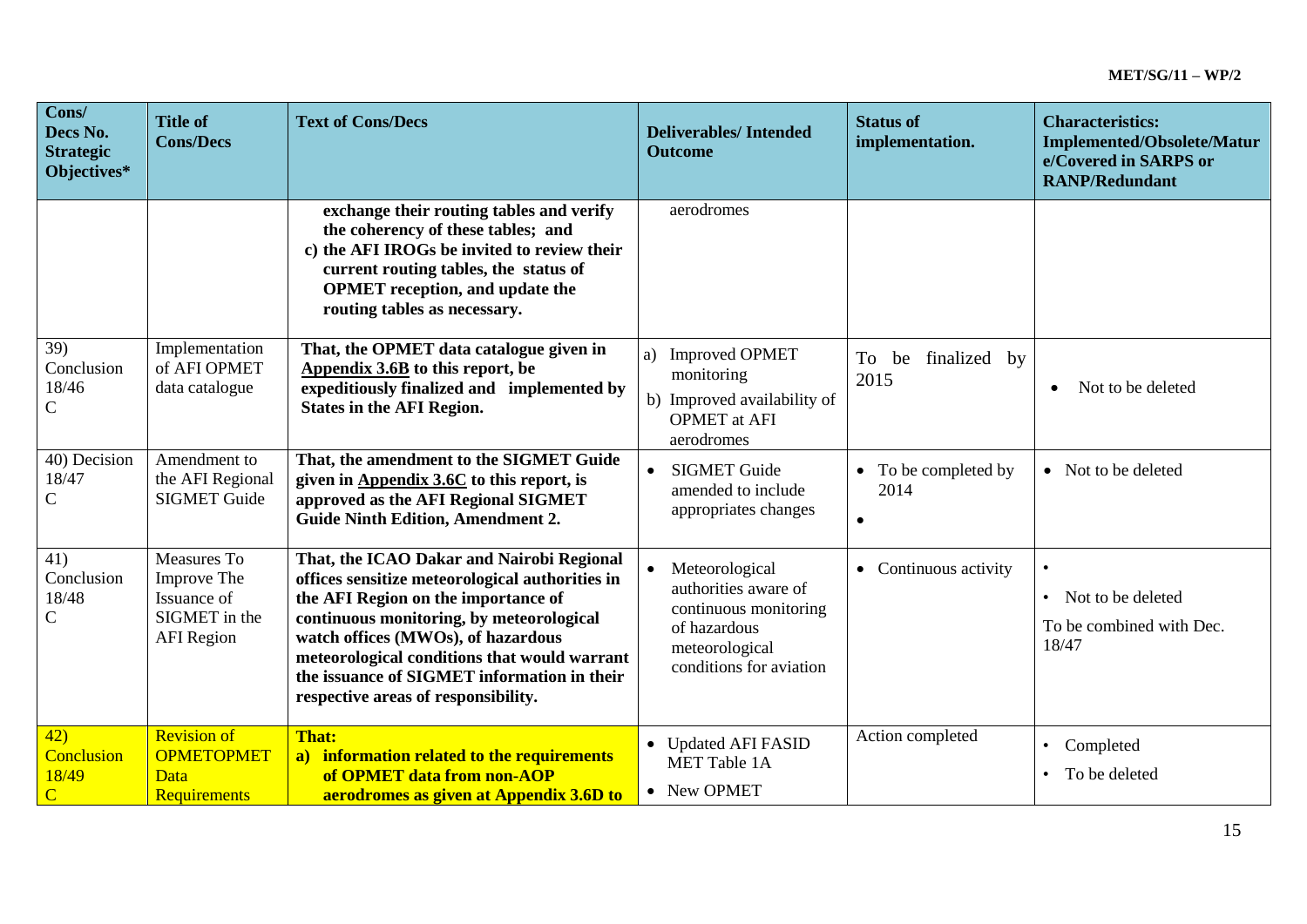| Cons/<br>Decs No.<br><b>Strategic</b><br>Objectives* | <b>Title of</b><br><b>Cons/Decs</b>                                                    | <b>Text of Cons/Decs</b>                                                                                                                                                                                                                                                                                                                         | <b>Deliverables/Intended</b><br><b>Outcome</b>                                                                                        | <b>Status of</b><br>implementation.                                                                                                                       | <b>Characteristics:</b><br><b>Implemented/Obsolete/Matur</b><br>e/Covered in SARPS or<br><b>RANP/Redundant</b>     |
|------------------------------------------------------|----------------------------------------------------------------------------------------|--------------------------------------------------------------------------------------------------------------------------------------------------------------------------------------------------------------------------------------------------------------------------------------------------------------------------------------------------|---------------------------------------------------------------------------------------------------------------------------------------|-----------------------------------------------------------------------------------------------------------------------------------------------------------|--------------------------------------------------------------------------------------------------------------------|
|                                                      |                                                                                        | this report, be submitted by ICAO Dakar<br>and Nairobi Regional offices to the<br>concerned States for approval, before<br>amending the AFI FASID MET Table 2A<br>and Annex 1 to the SADIS User Guide<br>(SUG); and<br>b) the non-AOP aerodromes as listed in<br><b>Appendix 3.6E to this report, be deleted</b><br>from AFI FASID MET Table 2A. | requirements included in<br><b>AFI FASID</b>                                                                                          |                                                                                                                                                           |                                                                                                                    |
| 43)<br>Conclusion<br>18/50<br>$\mathsf{C}$           | Improvement of<br><b>OPMET</b><br>Availability from<br><b>AFI</b> States<br>Aerodromes | That, efforts be made by the concerned States<br>to improve the availability at Dakar RODB,<br>of the required OPMET information from<br>Accra, Conakry, Freetown, Kano, Kinshasa,<br>Lagos and Luanda.                                                                                                                                          | • Improved availability of<br><b>OPMET</b> from the<br>concerned aerodromes                                                           | • Improved OPMET<br>availability from<br>Accra, Kano,<br>Kinshasa and Lagos.<br>But Conakry,<br>Freetown, Luanda<br>and now Monrovia<br>still a challenge | To be reformulated for<br>$\bullet$<br>Conakry, Freetown, Luanda<br>and Monrovia<br>Not to be deleted<br>$\bullet$ |
| 44) Decision<br>18/51<br>$\overline{C}$              | <b>Preparation of</b><br><b>AFI XML</b><br><b>Transition Plan</b>                      | That, the preparation of the AFI XML<br><b>Transition Plan be deferred until the</b><br>adoption of Amendment 76 to Annex 3 (July<br>2013) at the earliest.                                                                                                                                                                                      | postponed                                                                                                                             | • Postponed till 2014                                                                                                                                     | • To be deleted<br>• New Decision will be<br>formulated after the MET<br>Div (2014)                                |
| 45)<br>Conclusion<br>18/52<br>$\mathbf C$            | <b>Issuance and</b><br>Dissemination of<br><b>SIGMET</b>                               | That:<br>a) ICAO Regional offices should make<br>concerted efforts to assist States address<br>shortcomings and difficulties identified;<br>the MWO Provider States listed in<br>b)<br>Appendix 3.6F take the required<br>measures to remove operational<br>shortcomings in SIGMET provision; and                                                | • Issuance and<br>dissemination of<br>SIGMET improved<br>• Improved availability of<br>SIGMET at aerodromes<br>and for en-route users | Kinshasa MWO has<br>started issuing<br>SIGMET from 13<br>September 2012 but<br>Robertsfield MWO<br>is not yet established                                 | To be combined with<br>$\bullet$<br>Conclusions 17/81, 17/82,<br>18/45, 18/48 and 18/57                            |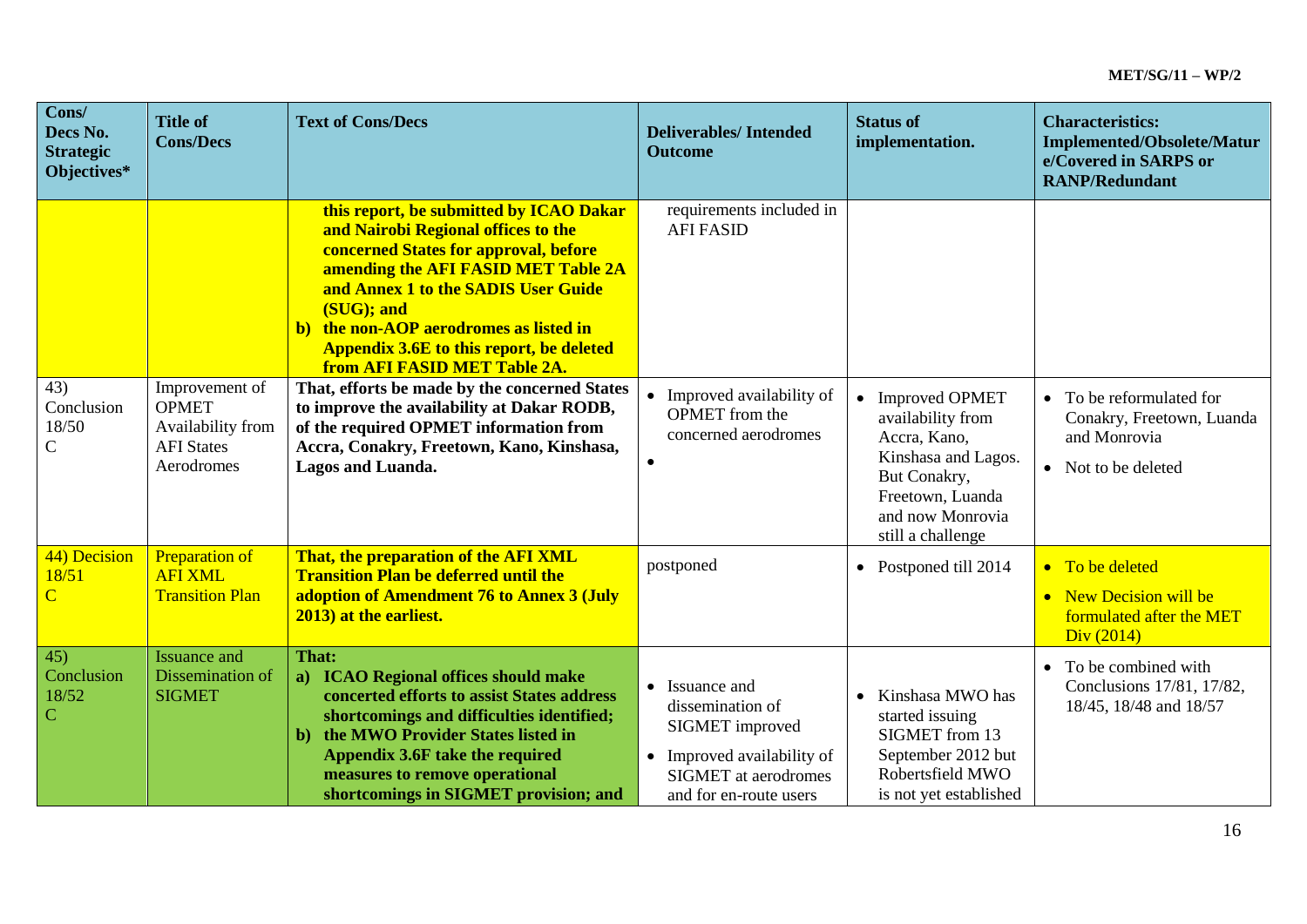| Cons/<br>Decs No.<br><b>Strategic</b><br>Objectives* | <b>Title of</b><br><b>Cons/Decs</b>                                                                                                          | <b>Text of Cons/Decs</b>                                                                                                                                                                                                                                                                                                                                                                                                                                                                          | <b>Deliverables/Intended</b><br><b>Outcome</b>                                                      | <b>Status of</b><br>implementation.          | <b>Characteristics:</b><br><b>Implemented/Obsolete/Matur</b><br>e/Covered in SARPS or<br><b>RANP/Redundant</b> |
|------------------------------------------------------|----------------------------------------------------------------------------------------------------------------------------------------------|---------------------------------------------------------------------------------------------------------------------------------------------------------------------------------------------------------------------------------------------------------------------------------------------------------------------------------------------------------------------------------------------------------------------------------------------------------------------------------------------------|-----------------------------------------------------------------------------------------------------|----------------------------------------------|----------------------------------------------------------------------------------------------------------------|
|                                                      |                                                                                                                                              | <b>Roberts field and Kinshasa FIRs MWOs</b><br>$\mathbf{c}$<br>consider bilateral arrangements with<br>adjacent MWOs (i.e. Dakar and<br><b>Brazzaville MWOs respectively) for the</b><br>provision of SIGMET information on<br>behalf of the States concerned.                                                                                                                                                                                                                                    |                                                                                                     |                                              |                                                                                                                |
| 46)<br>Conclusion<br>18/53                           | Awareness<br>Seminars on the<br><b>AFI Air Traffic</b><br>Management<br>Volcanic Ash<br>Contingency Plan                                     | <b>That ICAO Dakar and Nairobi Regional</b><br>Offices through the ATM/MET Task Force,<br>conduct regional awareness seminars on the<br><b>AFI ATM Volcanic Ash Contingency Plan in</b><br>view of:<br>$ a $ Making all aviation stockholders in the AFI<br>region aware of ATM VACP;<br>b) Supporting its implementation; and<br>Proposing further improvements to the<br>C)<br>plan.<br>Note: It is suggested that seminars be convened<br>in 2013 and conducted in both English and<br>French. | Regional awareness<br>seminars on the AFI ATM<br><b>Volcanic Ash Contingency</b><br>Plan, conducted | Seminars postponed for<br>$1st$ quarter 2014 | • Not to be deleted                                                                                            |
| 47)<br>Conclusion<br>18/54                           | Alternative<br><b>Funding Sources</b><br>for the<br>Establishment<br>and<br>Implementation<br>of QMS for the<br>Provision of<br>Aeronautical | That ICAO and WMO investigate as a<br>matter of urgency other possible sources of<br>funding besides cost recovery to assist States<br>willing to enter into a twinning or bilateral<br>arrangements in order to fast-track the<br>implementation of QMS for the provision of<br>aeronautical meteorological (MET) service<br>and aeronautical information management<br>$(AIM)$ .                                                                                                                | <b>QMS</b> for MET and AIM<br>implemented                                                           | Not implemented                              | • Not to be deleted<br>• May be combined with<br>Conclusions 16/59, 17/102<br>and SP RAN 6/16                  |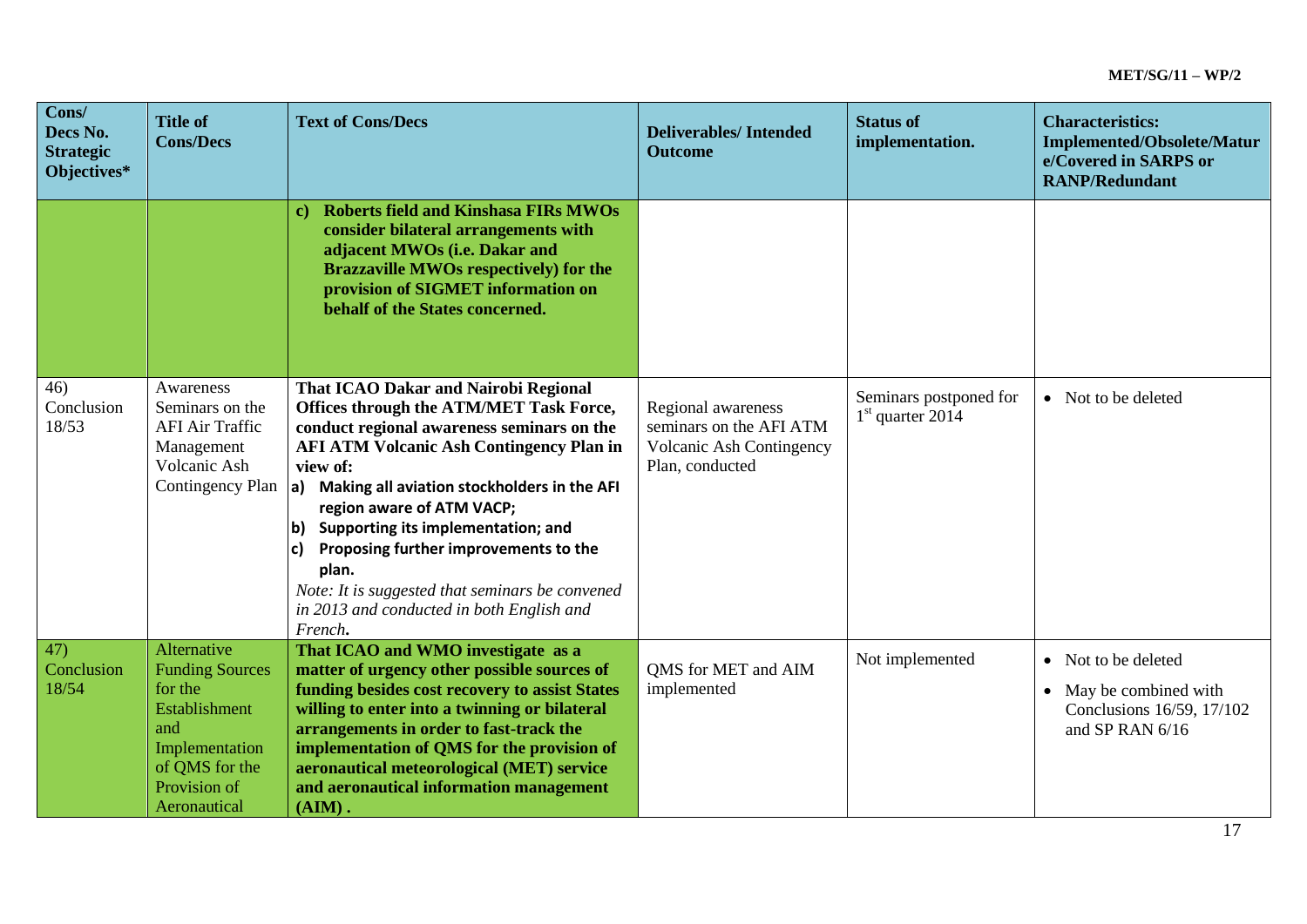| Cons/<br>Decs No.<br><b>Strategic</b><br>Objectives*              | <b>Title of</b><br><b>Cons/Decs</b>                                                                                                                                                     | <b>Text of Cons/Decs</b>                                                                                                                                                                                                                        | <b>Deliverables/Intended</b><br><b>Outcome</b>                                                                       | <b>Status of</b><br>implementation.      | <b>Characteristics:</b><br><b>Implemented/Obsolete/Matur</b><br>e/Covered in SARPS or<br><b>RANP/Redundant</b> |
|-------------------------------------------------------------------|-----------------------------------------------------------------------------------------------------------------------------------------------------------------------------------------|-------------------------------------------------------------------------------------------------------------------------------------------------------------------------------------------------------------------------------------------------|----------------------------------------------------------------------------------------------------------------------|------------------------------------------|----------------------------------------------------------------------------------------------------------------|
|                                                                   | Meteorological<br>Service and<br>Aeronautical<br>Information<br>Management<br>(AIM)                                                                                                     |                                                                                                                                                                                                                                                 |                                                                                                                      |                                          |                                                                                                                |
| 48)<br>Conclusion<br>18/55                                        | <b>States</b><br>Participation in<br>the Cooperative<br>Programme for<br>Operational<br>Meteorology<br>(COMET)<br><b>Through Safe</b><br><b>Skies For Africa</b><br>(SSFA)<br>Programme | That States requiring aeronautical<br>meteorology training material from SSFA in<br>collaboration with COMET to contact the<br><b>ICAO Regional Offices as appropriate.</b>                                                                     | <b>States' MET forecasters</b><br>trained using SSFA<br><b>COMET</b> tools                                           | Not yet implemented                      | Continuing<br>Not to be deleted                                                                                |
| 49) Decision<br>18/56                                             | <b>Future Work</b><br>Programme of the<br><b>MET SUB-</b><br><b>GROUP</b>                                                                                                               | That the work programme of the MET/SG be<br>updated as shown in Appendix 3.6I.                                                                                                                                                                  | MET/SG work programme<br>updated                                                                                     | Implemented                              | Implemented<br>To be deleted                                                                                   |
| SPECIAL AFI REGION AIR NAVIGATION MEETING IN 2008 (SP AFI RAN/08) |                                                                                                                                                                                         |                                                                                                                                                                                                                                                 |                                                                                                                      |                                          |                                                                                                                |
| 50) SP<br><b>RAN(2008)</b><br>Rec. 6/15                           | Foster the<br>implementation of<br><b>SIGMET</b> and<br>QMS in the AFI<br>region                                                                                                        | that APIRG adopt the met<br>performance objective: foster the<br>implementation of SIGMET and<br>quality management system(QMS) in<br>the AFI region as contained in the<br>performance framework form at<br>appendix f to the report on agenda | Provision of enhanced<br>$\bullet$<br>safety related MET<br>information to<br><b>International Civil</b><br>Aviation | 2 SIGMET and 2 QMS<br>workshops in 2010. | Further actions proposed by<br>APIRG/17 Concl. 17/81 and<br>17/82<br>Not to be deleted                         |